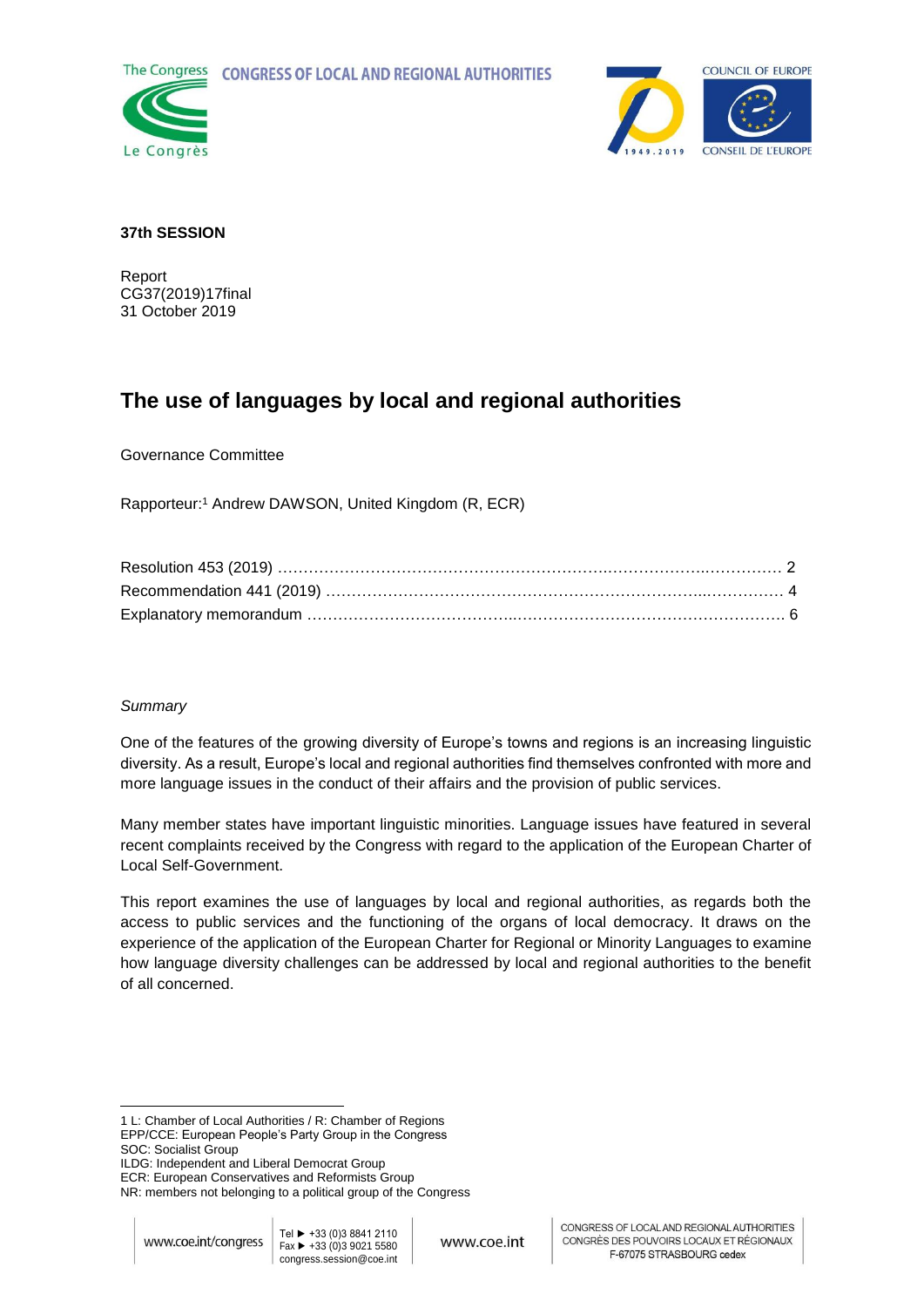# **RESOLUTION 453 (2019)<sup>2</sup>**

1. One of the features of the growing diversity of Europe's towns and regions is an increasing linguistic diversity. As a result, Europe's local and regional authorities find themselves confronted with more and more language issues in the conduct of their affairs and the provision of public services.

2. The Congress itself has language issues regularly brought to its attention, as the body entrusted with assessing the application of the European Charter of Local Self-Government. More and more local authorities are asserting the right to make and apply their own language decisions and policies, according to their own needs, and as a result find themselves in disagreement with higher level authorities.

3. This has prompted the Congress to look more closely at how local and regional authorities can and should approach language issues raised by their citizens. The main reference text for the Congress for this is the European Charter for Regional or Minority Languages, which in 2018 celebrated twenty years of entry into force, and which has its own monitoring mechanism, the Committee of Experts of the European Charter for Regional or Minority Languages.

4. Article 10 of this Charter provides valuable guidance for the use of regional or minority languages by local and regional authorities in public life, which deserve the attention of all local and regional authorities, irrespective of whether their national governments are Parties to the Charter.

5. But whereas the Charter restricts its application to languages which have been present in a territory for over a hundred years, local and regional authorities have to provide services according to the current demographic profile of their citizens. Language is primarily a tool for communication, and local and regional authorities should be free to use non-official languages in the conduct of their work, if this will enable them to better communicate with a target group.

6. Since each town and city has its own specific demographic profile, in order to provide the most effective services, it should carry out a detailed assessment of the language needs of its citizens and other persons who use its public services.

7. The Congress believes that linguistic diversity is an asset for Europe's towns and regions, to be valued and enhanced for the benefit of all, and that this will contribute to greater social cohesion and mutual understanding between language minority speakers and speakers of the official language(s).

8. The Congress therefore:

*a.* bearing in mind:

i. the Congress reports and recommendations adopted in the course of its work to oversee the implantation of the European Charter of Local Self-Government;

ii. the European Charter for Regional or Minority Languages (ETS No. 148);

iii. the Framework Convention for the Protection of National Minorities (ETS No.157);

iv. Congress Recommendation 286 (2010) and Resolution 301 (2010) - Minority languages: an asset for regional development;

v. Congress Recommendation 410 (2017) and Resolution 424 (2017) on Regional and minority languages in Europe today;

*b*. Considering that local and regional authorities are at the forefront of the provision of public services and interaction with the citizens and residents in their territories;

<sup>-</sup>2 Debated and adopted by the Congress on 31 October 2019, 3rd sitting (see Document [CG37\(2019\)17,](https://rm.coe.int/the-use-of-languages-by-local-and-regional-authorities-governance-comm/168097f106) explanatory Memorandum), Rapporteur: Andrew DAWSON, United Kingdom (R, ECR)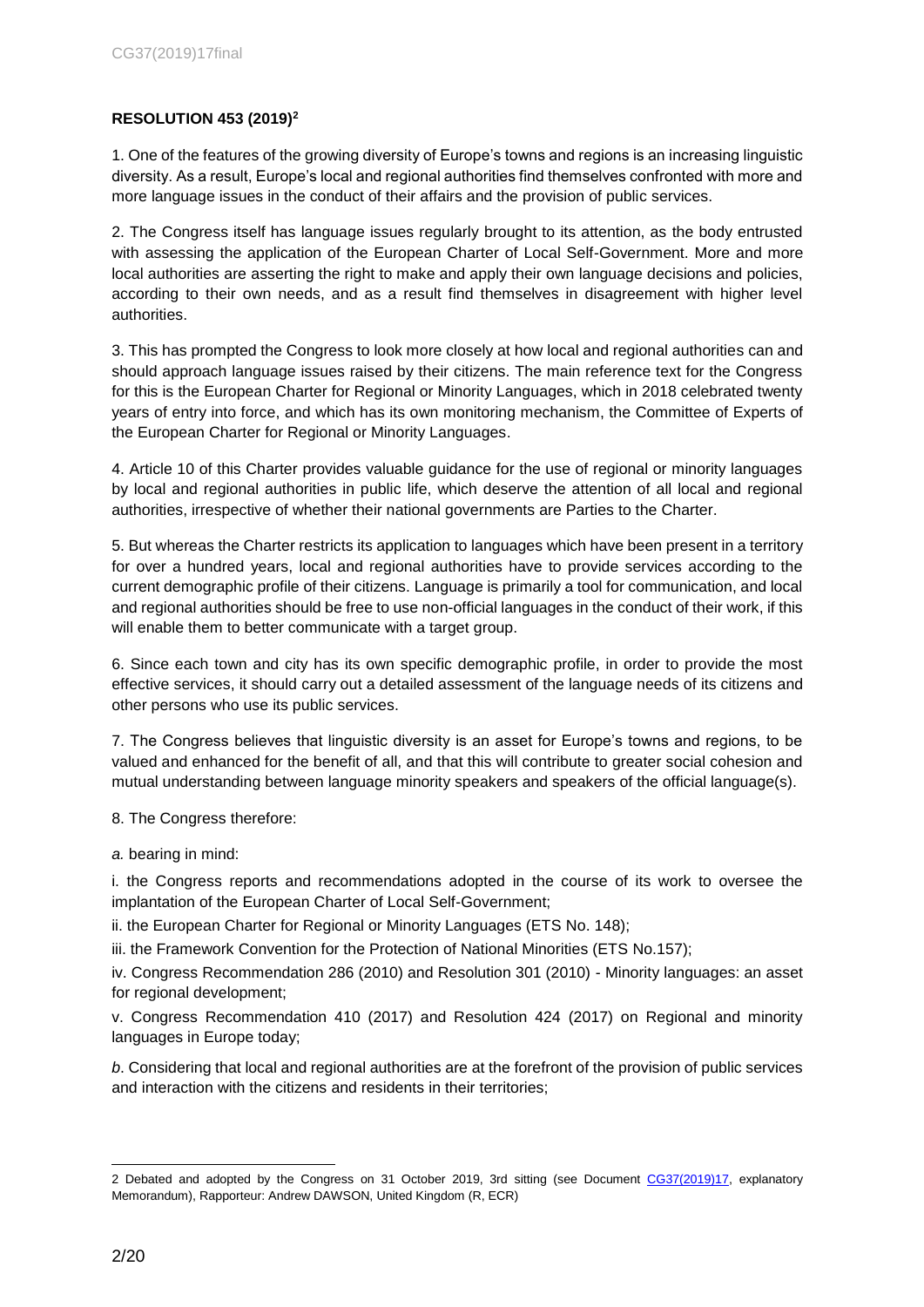*c*. Invites the local and regional authorities of Council of Europe member States to:

i. undertake detailed language assessments of the language needs of their citizens and other persons who use their public services;

ii. provide services to all linguistic minorities to ensure adequate access to public services and democratic bodies, as far as is reasonably possible;

iii. take inspiration from Article 10 of the European Charter for Regional or Minority Languages, in the conduct of their business and the provision of public services and to apply these provisions to all linguistic minorities on their territories, as far as is reasonably possible;

iv. where possible provide specific earmarked financial resources for provision of services in languages other than the official languages;

v. provide language training and recruit officials competent in the relevant languages;

vi. provide information about political rights and electoral information in the relevant languages;

vii. provide information about public services, such as health, education, employment services, unemployment benefits, in the relevant languages;

viii. provide information on taxes in the relevant languages;

ix. provide information on sanctions (such as local transport fines) in the relevant languages;

x. provide interpretation services to facilitate the participation of minority language speakers in local and regional council meetings;

xi. provide warning and security signs in the relevant languages.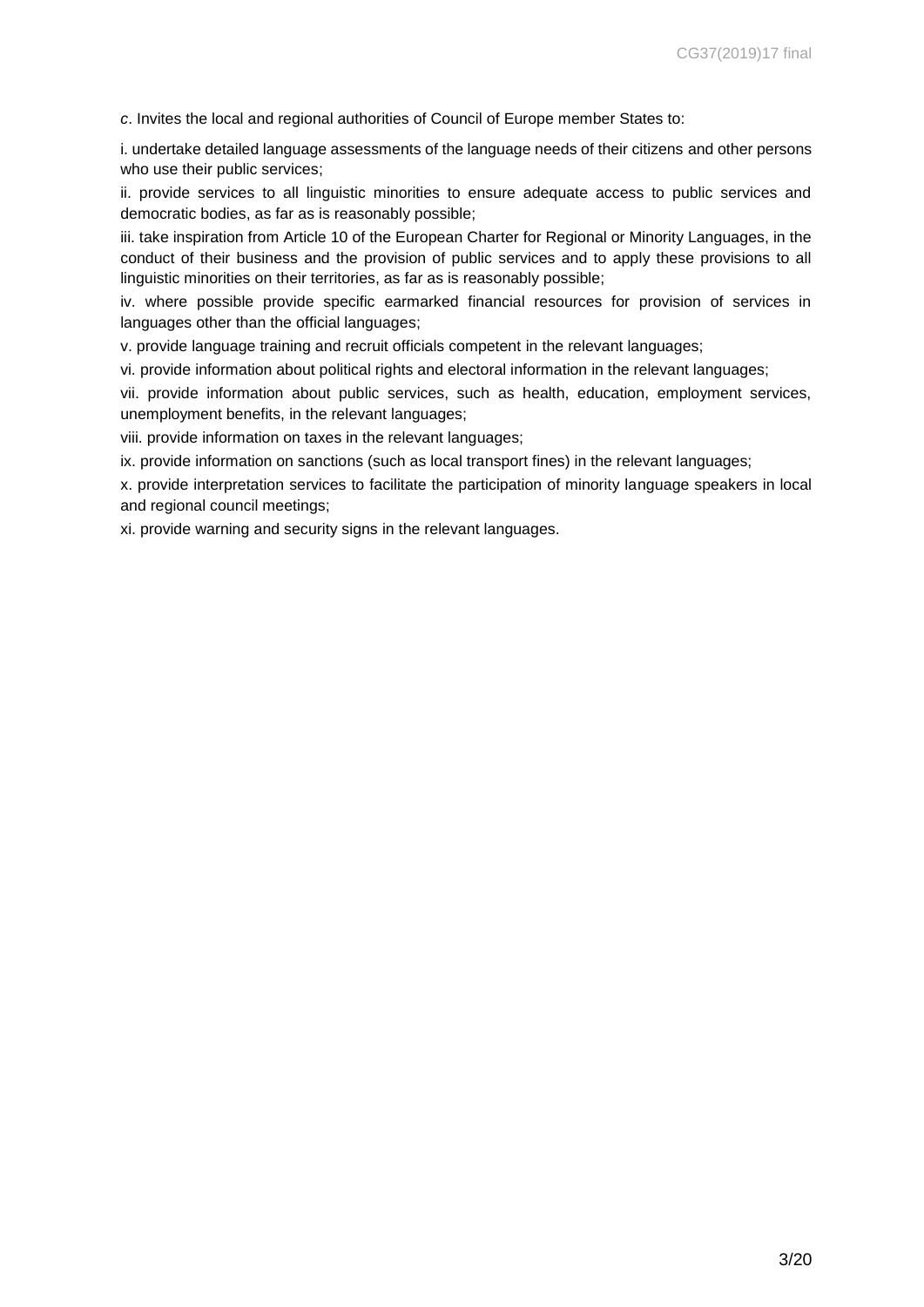## **RECOMMENDATION 441 (2019)<sup>3</sup>**

1. The use of languages by local and regional authorities, and what they perceive to be undue restrictions on this use by central authorities, is an issue that has featured in several complaints that the Congress has received, in the course of its work in monitoring the implementation of the European Charter of Local Self-Government.

2. Given the importance of language for culture, communication and identity, the growing diversity of Europe's societies, spurred on by increasing mobility, migration and freedom of movement, presents a growing challenge for local and regional authorities in the conduct of their affairs.

3. For more than twenty years, the Congress has been working to support and sustain regional and minority languages, to improve mutual understanding, based on the principles of democratic participation, cultural diversity and social cohesion. In its 2017-2020 priorities, it reaffirms its commitment to this work.

4. Mindful of Article 4, paragraph 2 of the European Charter of Local Self-Government, namely that local authorities should have the right to exercise their initiative on any matter not excluded from their competence, the Congress believes that territorial authorities should be free to decide what languages to make use of in the conduct of their affairs and the provision of public services, and that language should not serve as a barrier or be used as a weapon, but rather serve as a tool for communication.

5. The Congress believes that linguistic diversity is an asset for Europe's towns and regions, to be valued and enhanced for the benefit of all, and that this will contribute to greater social cohesion and mutual understanding between language minority speakers and speakers of the official language(s).

6. Article 10 of the Council of Europe's European Charter for Regional or Minority Languages (ETS No. 148) provides valuable guidance for the use of regional or minority languages by local and regional authorities in public life, which deserve the attention of all local and regional authorities, irrespective of whether their national governments are Parties to the Charter.

7. The Congress therefore,

*a*. bearing in mind:

i. the Congress reports and recommendations adopted in the course of its work to oversee the implantation of the European Charter of Local Self-Government;

ii. the European Charter for Regional or Minority Languages (ETS No. 148);

iii. the Framework Convention for the Protection of National Minorities (ETS No.157);

iv. Congress Recommendation 286 (2010) and Resolution 301 (2010) - Minority languages: an asset for regional development;

v. Congress Recommendation 410 (2017) and Resolution 424 (2017) on Regional and minority languages in Europe today;

*b*. Calls on member States of the Council of Europe to ratify the European Charter for Regional or Minority Languages and the Framework Convention for the Protection of National Minorities, if they have not yet done so;

*c*. Calls on Member States of the Council of Europe to encourage and assist local and regional authorities to:

i. undertake detailed language assessments of the language needs of their citizens and other persons who use their public services;

ii. provide services to all linguistic minorities to ensure adequate access to public services and democratic bodies, as far as is reasonably possible;

<sup>-</sup>3 See footnote 2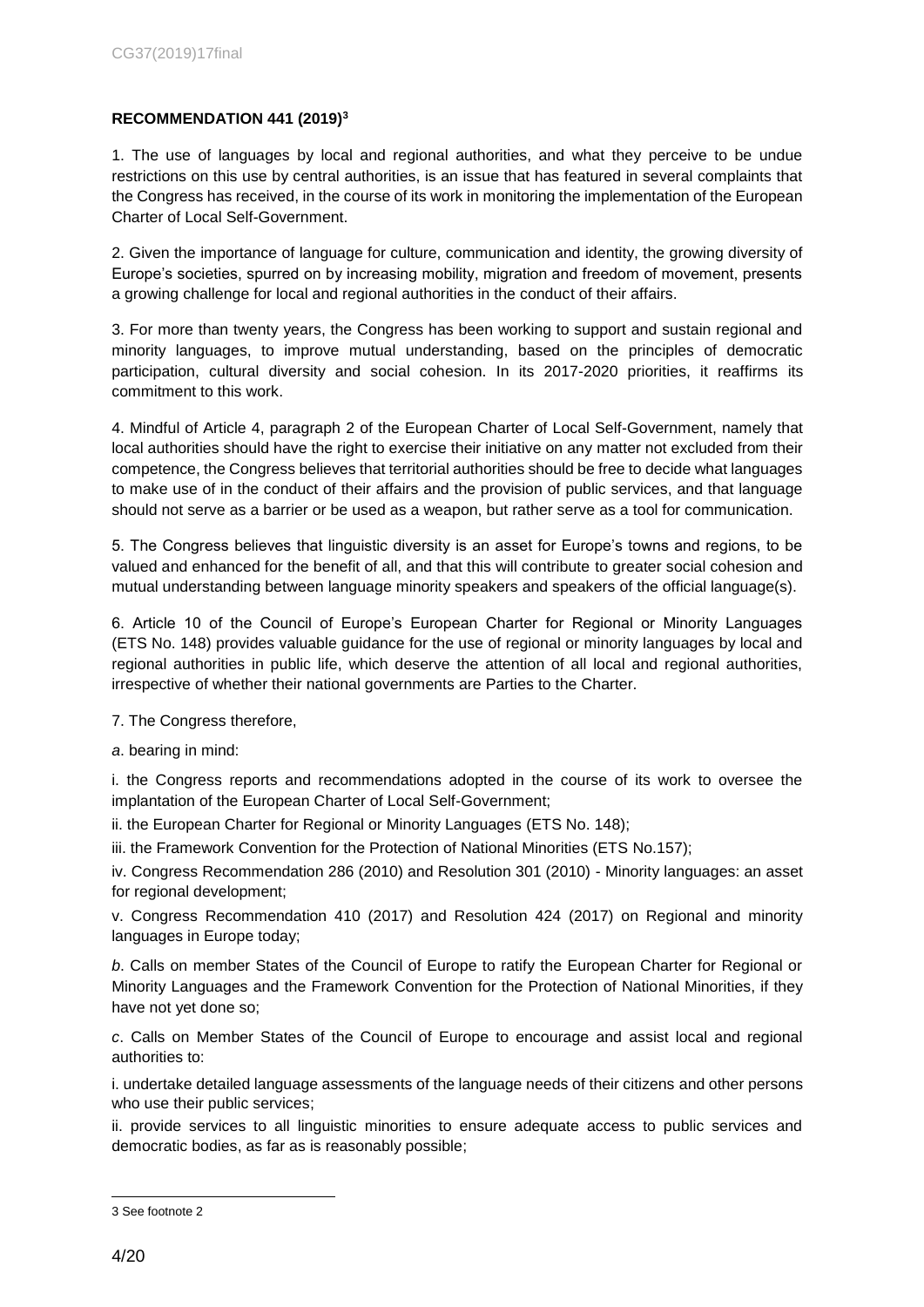CG37(2019)17 final

iii. take inspiration from Article 10 of the European Charter for Regional or Minority Languages, in the conduct of their business and the provision of public services and to apply these provisions to all linguistic minorities on their territories, as far as is reasonably possible;

iv. where possible provide specific earmarked financial resources for provision of services in languages other than the official languages;

v. provide language training and recruit officials competent in the relevant languages;

vi. provide information about political rights and electoral information in the relevant languages;

vii. provide information about public services, such as health, education, employment services, unemployment benefits, in the relevant languages;

viii. provide information on taxes in the relevant languages;

ix. provide information on sanctions (such as local transport fines) in the relevant languages;

x. provide interpretation services to facilitate the participation of minority language speakers in local and regional council meetings;

xi. provide warning and security signs in the relevant languages;

*d*. Calls on member States of the Council of Europe to encourage the States Parties to the two aforementioned treaties to:

i. assess the gaps between their treaty obligations and the implementation in practice;

ii. avoid high numerical thresholds, ensure clear and consistent criteria;

iii. encourage the use of place-names in the relevant languages.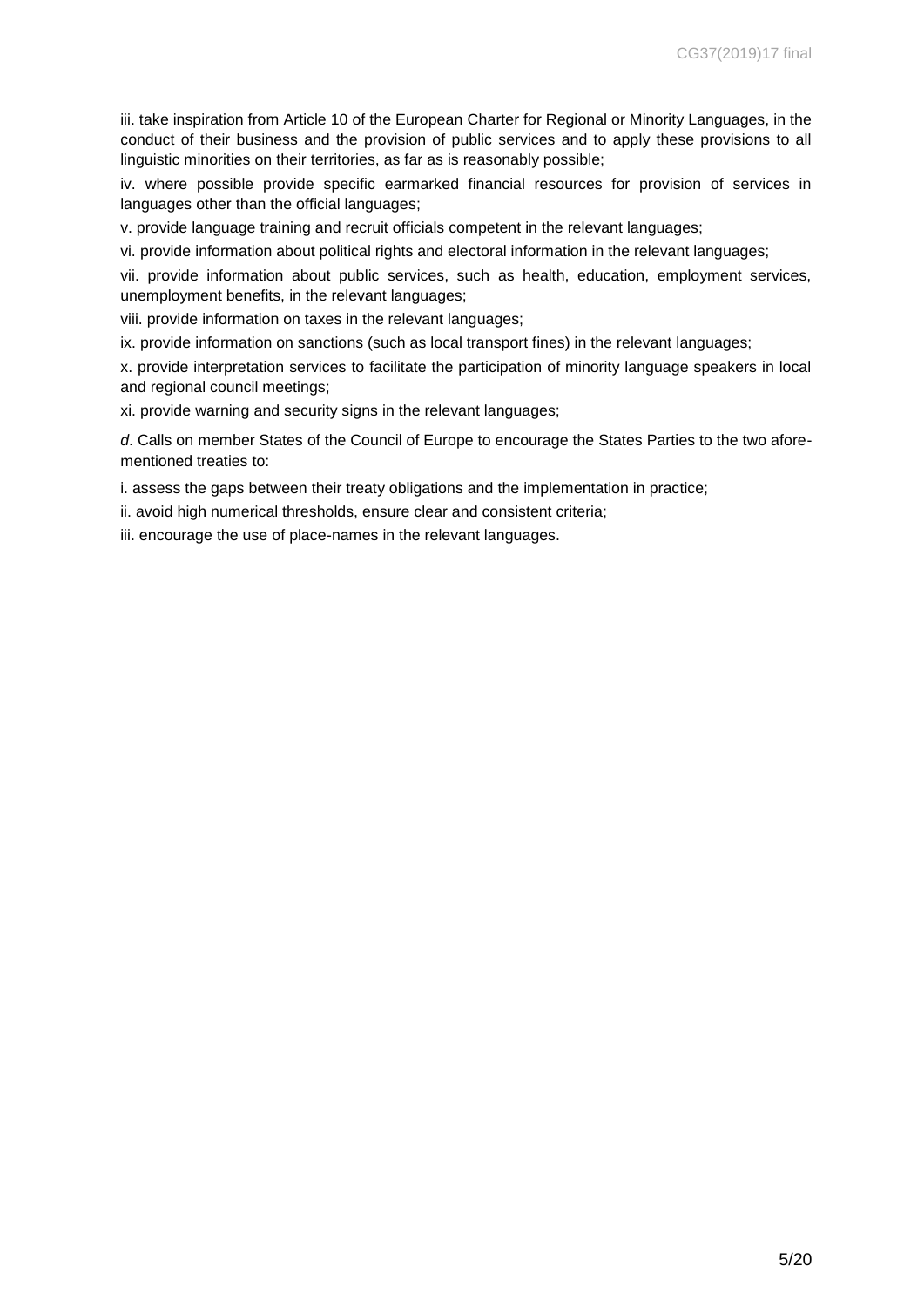#### **EXPLANATORY MEMORANDUM**

1. As its title suggests, this is a report about the use of languages by local and regional authorities. The last twenty years have seen a huge increase in the number of languages being spoken on the streets of Europe's towns and cities. There are many reasons for this, such as increased mobility, freedom of movement within the Schengen area, the surge in low-cost air travel and international tourism and, more recently, an increased influx of migrants, refugees and asylum seekers.

2. While some politicians and citizens would present this proliferation of languages spoken in our towns and cities as undesirable, problematic and even frightening, the Congress, for its part, has called on the Committee of Ministers of the Council of Europe to recognise that language minorities are an important economic and cultural asset and that "the languages of immigrant groups are an important asset for establishing cultural and economic links with countries of origin." 4

3. For local and regional authorities, these rapid demographic changes do however raise a number of practical issues and generate new demands from their citizens. Some of these relate to the use of languages in addition to the official languages of the country concerned.

4. One such issue arises in the organisation of local and regional elections. In order to exercise their democratic rights, voters need to know who they are voting for. According to the international election standards that the Congress applies in its election observation missions "information on lists and candidates must be available in minority languages, at least where they amount to a certain percentage of the population." 5

5. When it comes to information on public safety and responses to emergencies, even international sports events, the languages used to communicate with target groups has to be that which will be understood by the targeted group. In such circumstances, practical considerations must always prevail over political issues, or questions as to whether the language that is needed has official recognition.

6. Another example is public health information. For health workers, the need to communicate with clients is often an urgent issue and can be a question of life and death. In emergencies, the overriding principle is to communicate however you can, irrespective of what the official language of your country is.

7. This is not a report about identity and cultural heritage. The Council of Europe has been trail-blazer in the promotion of languages, language education and the protection of regional or minority languages. The Congress is rightly proud of its central role in the conception of the European Charter for Regional or Minority Languages (hereafter "ECRML"), a treaty that it continues to do much to promote, playing a full role in the 2018 20<sup>th</sup> anniversary celebrations of the Charter.

8. The issues of the recognition of regional and minority languages are complex. The ECRML has a hundred-year rule of thumb, limiting itself to dealing with languages that have been traditionally and continuously present in a given territory for at least a hundred years. But local and regional authorities have to deal with pressing issues that cannot wait a hundred years.

9. For public officials, language is just one of many tools that they use in carrying out their work. The object of this report is to look at how languages can best be used by local authorities and local officials in increasing the impact of their work.

-

<sup>4</sup> Congress Recommendation 286 (2010): Minority languages: an asset for regional development. [https://search.coe.int/congress/Pages/result\\_details.aspx?ObjectId=09000016807194ad](https://search.coe.int/congress/Pages/result_details.aspx?ObjectId=09000016807194ad)

<sup>5</sup> Using international election standards: Council of Europe handbook for civil society organisations, 2016. <https://rm.coe.int/16806c791a>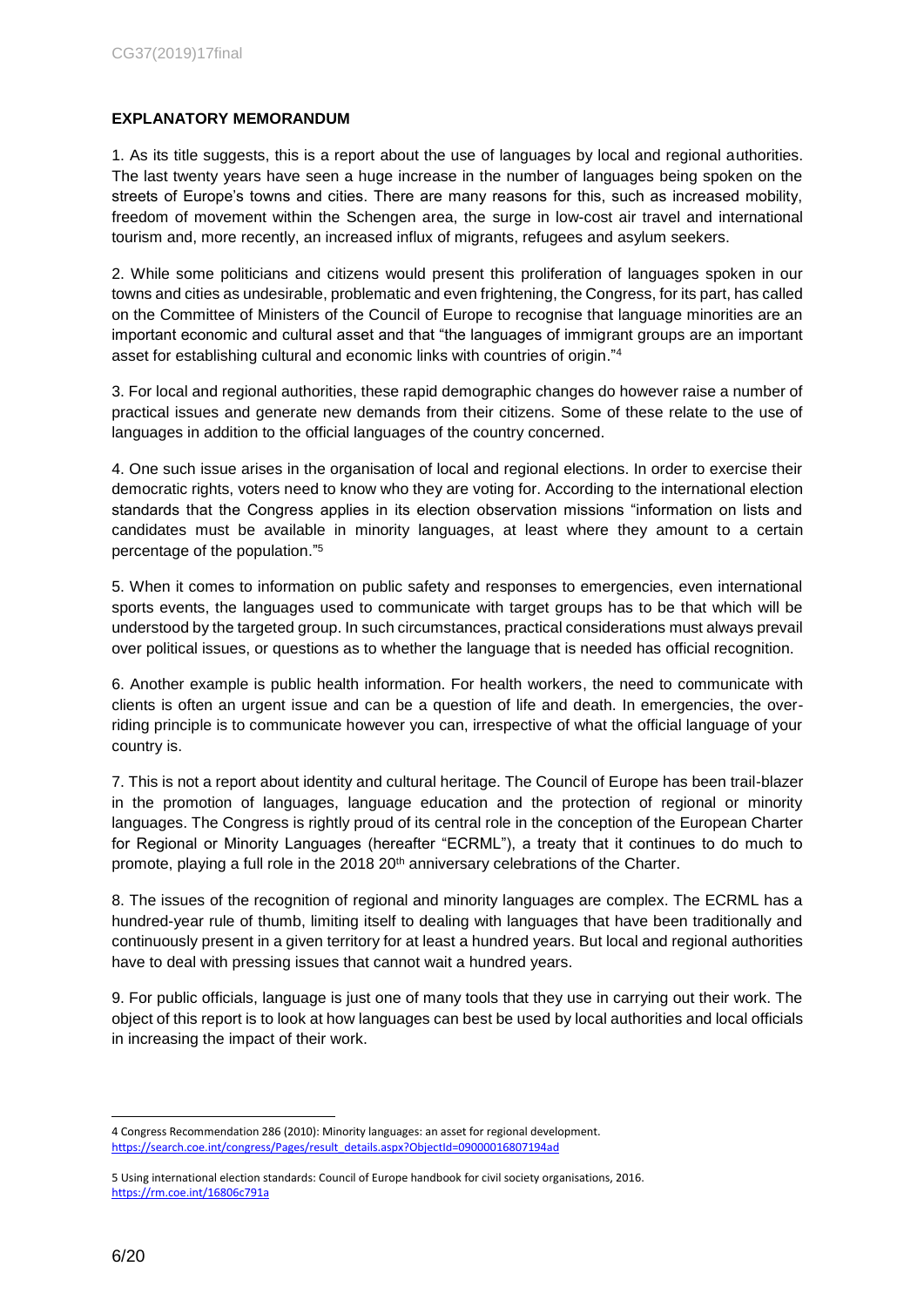10. This report was partly a response to several language-related complaints that the Congress has received, which are briefly described below (paragraphs 20-22). The Governance Committee began its preparation of this report by organising a conference with the same title in Covasna, Romania, on 31 May 2018.<sup>6</sup> The contributions to that conference can shed valuable light on the issues raised here.

11. Economics come into play here. Resources are always limited. However much we would like to communicate with all our citizens in the languages of their choice, pragmatic issues must prevail. For example, does the client understand the official language? In the Congress fact-finding mission to Lapland, Finland in the preparation of this report, in discussions on the Finnish authorities' commendable efforts to promote and protect the various Sami languages, we learnt that, given the scarcity of Sami-speaking doctors, most Sami-speakers will prefer to be treated by non-Sami speaking doctors and nurses rather than wait longer to see a Sami-speaker. For the client, it is also a question of priorities.

12. Language services require competent staff and resources, so we have to be practical. But at the same time, we would do well to make greater efforts to train and recruit staff with the necessary language skills.

13. We have to be clear that, with regard to inclusion, the goal must always be for newcomers to achieve a high degree of proficiency in the official language(s) of their new country. This is the most effective tool for fostering integration and social inclusion.

14. Language acquisition and interpretation doesn't come cheap, as the Congress is well aware. We cannot possible offer a full range of public services in every language that is spoken in our communities.

15. Each specific local situation should be treated with due attention to the specific local needs. The local language needs will vary greatly from town to town. There is no one-size-fits-all solution. And that is why we need to begin by gathering data on what the language needs of our community are. Each town or city needs to carry out its own detailed assessment of the language needs of its inhabitants, as well as other categories of people, such as tourists, that the local authority has to cater for.

16. This can also involve border issues, as we discovered in Lapland. Many of Europe's borders are very recent, and cut across language divisions. Taking again the example of the Sami, there is scope for improving Sami language services by increasing and facilitating co-operation across the borders of the countries with significant Sami populations.

17. There are also special issues with regard to place-names, which are important in this context, we believe that we should encourage the use of local and regional, rather than state language names, when appropriate, and avoid pedantic use of both versions when they are almost identical. For example, signs to the Welsh town of Conway used to read "CONWAY / CONWY", but a sensible agreement has now been reached to simply use the form "CONWY" in both English and Welsh. By contrast, the town of Mold, which is Yr Wyddgrug in Welsh, clearly needs to be stated in both languages.

18. The main proposals in the recommendation and resolution are inspired by the work of the Committee of Experts of the ECRML, and in particular its experience of the application of Article 10 of that treaty, which is specifically related to the use of languages by public bodies.

19. The expert, who worked with us on this report, has produced a detailed overview of the protection of regional and minority languages through the instruments and bodies of the Council of Europe and other international organisations, which can be found in Appendix A.

<sup>-</sup>6 Conference documents available here[: https://www.coe.int/en/web/congress/conference-on-the-use-of-languages-by-local](https://www.coe.int/en/web/congress/conference-on-the-use-of-languages-by-local-and-regional-authorities-31st-may-2018-covasna-county-romania)[and-regional-authorities-31st-may-2018-covasna-county-romania](https://www.coe.int/en/web/congress/conference-on-the-use-of-languages-by-local-and-regional-authorities-31st-may-2018-covasna-county-romania)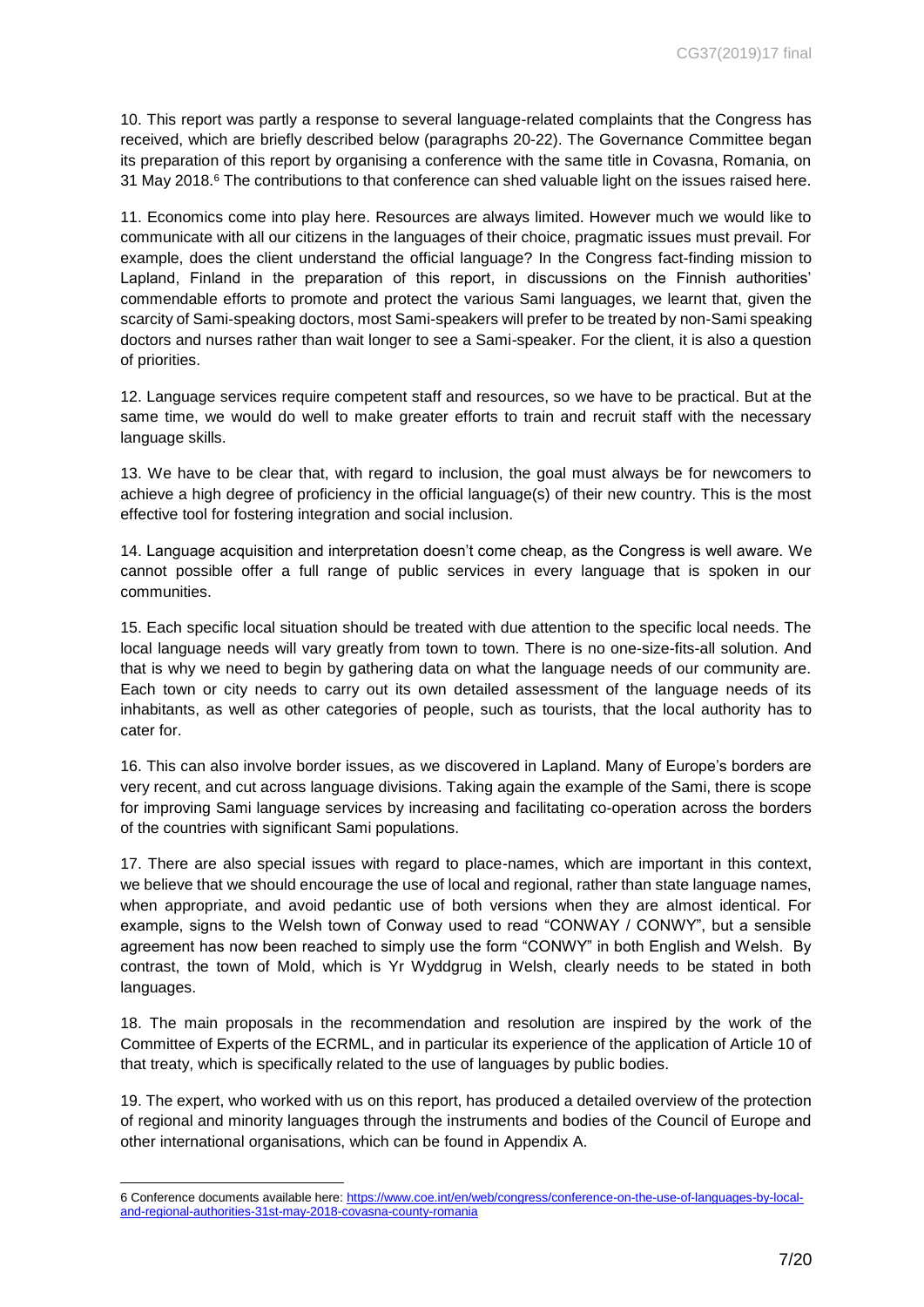20. However, this is not primarily a report about the ECRML, for the states who have ratified it. we believe that the provisions of Article 10 of that Charter can inspire all local and regional authorities in our member States, whether or not their governments have any intention of becoming parties to the charter.

21. The Congress has received several language-related complaints in the course of its work. While it is not the purpose of this report to reopen those specific cases, they deserve a mention. Already in 2007, in its Recommendation 229 on Local Democracy in Turkey, the Congress recommended that municipal councils be allowed to decide which languages to use in the provision of public services. The Congress response to a 2017 petition by a number of Romanian non-governmental organisations, <sup>7</sup> with regard to a more recent case, was to take this petition into consideration during its next monitoring of Romania and to prepare the present report.

22. Another complaint, which led to Congress 2017 Recommendation on the Belgian communes "with facilities,"<sup>8</sup> raises the issue of the freedom of local representatives to use their mother tongue in council meetings. This is one of the questions covered by Article 10 the ECRML. So while Belgium is not a party to that treaty, it could still take inspiration from the experience of other countries in applying Article 10.

23. On the other hand, the report, which was prepared in the course of the work of the Congress with regard to the application of the European Charter of Local Self-Government, does draw attention to Article 7.1 of that Charter, namely the right of local elected representatives to enjoy free exercise of their functions. This article, together with Article 4.2, which stipulates that local authorities should have full discretion to exercise their initiative on any matter not excluded from their competence, is very relevant to the subject of this report, in which we would like to make a plea that common sense prevail over political considerations in the conduct of our local and regional authorities and the provision of public services. Language is primarily about communication. Let us stop using it as a political weapon. Local and regional authorities need to have maximum freedom to deliver public services in the best way they see fit.

-

<sup>7</sup> Petition to consider the breach of Article 10 of the European Charter for Regional or Minority Languages by the Covasna County prefect, CG/BUR13(2017)29

<sup>8</sup> Recommendation 409 (2017) – The functioning of the organs of local democracy in a context of linguistic diversity in the communes "with facilities" around Brussels in the Flemish region.

<https://rm.coe.int/recommendation-409-2017-chamber-of-local-aothorities-monitoring-commit/168075ff5c>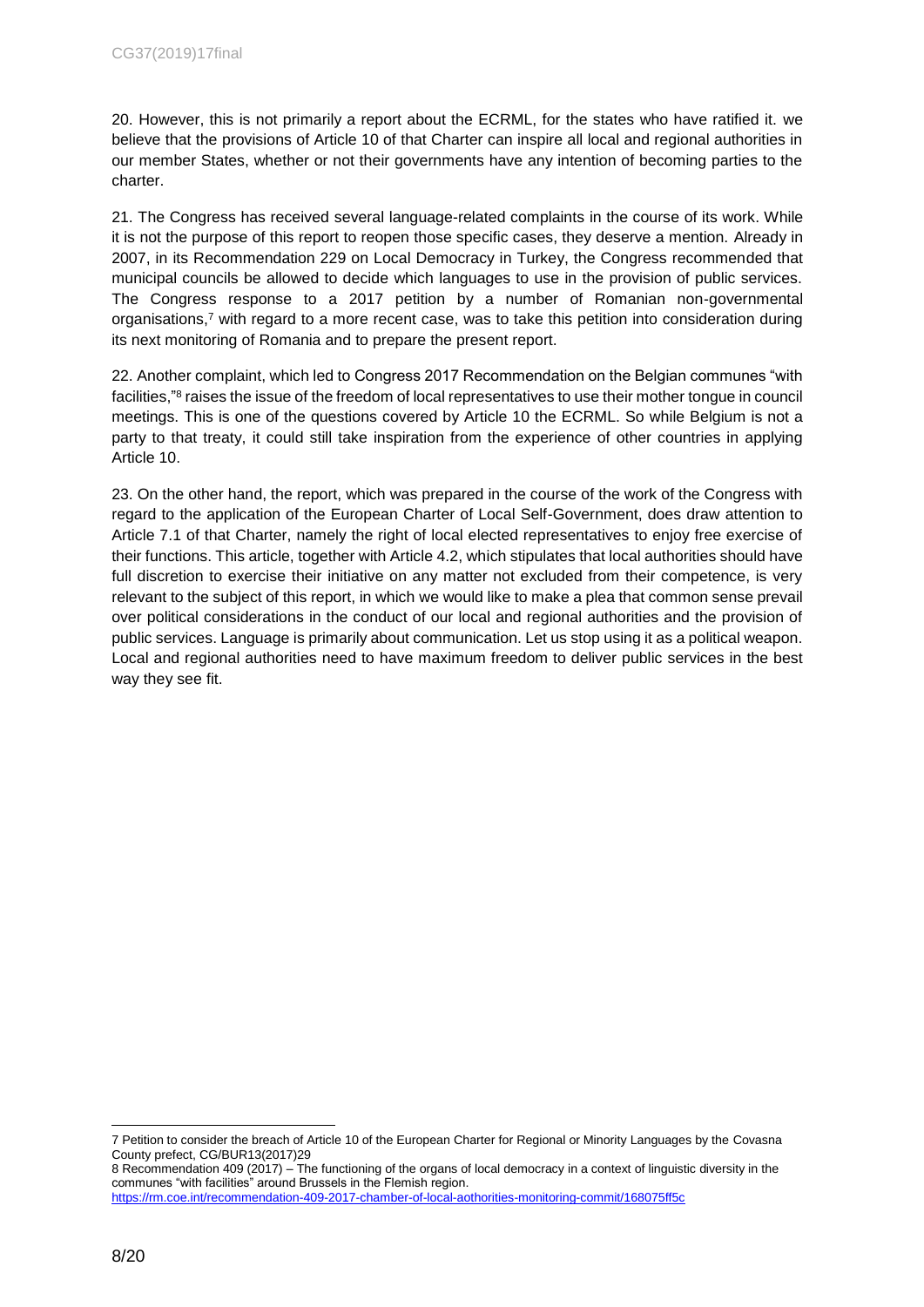#### **APPENDIX A**

#### **Overview of protection of regional and minority languages in Europe**

#### **1. Introduction<sup>9</sup>**

1. To mark the 20th anniversary of the entry into force of the European Charter for Regional or Minority Languages (ETS No. 148) (hereafter: ECRML) on 1 March 1998, and in the framework of its priorities for 2017-2020, the Congress of Local and Regional Authorities reaffirms "its commitment to promoting regional and minority languages".

2. Most Council of Europe member States have important linguistic minorities. The rapid growth of migrant communities is also transforming the demography of Europe's towns and cities and how languages are being used by their populations. Increasing language diversity raises a number of challenges with respect to local and regional democracy. This is illustrated by the fact that linguistic issues have featured in several recent complaints received by the Congress with regard to the application of the European Charter of Local Self-Government.

3. Language barriers can prevent citizens from exercising their right to effective and genuine participation in public affairs, for example, in local or regional council meetings. Linguistic barriers can also hinder citizens in their use of public services, particularly social services. This goes against the principle of equal access to public services.

4. This report draws *inter alia* on the exchanges held during the Congress conference "The use of languages by local and regional authorities", held in Bálványos, Turia, Romania, on 31 May 2018. It will examine rules and guidelines on the use of languages by local and regional authorities, regarding the functioning of the organs of local and regional democracy, communication with citizens and access to public services. The overall goal is to explore how local and regional authorities can address the challenge of enhancing linguistic diversity, to benefit all citizens.

5. First, a survey pertaining to the protection of regional and minority languages through the different instruments and bodies of the Council of Europe will be given. Mention will also be made of the relevant rules and policies developed in the UN and the EU.

6. Detailed attention will be given to the obligations contained in Article 10 of the ECRML, dealing with the use of regional or minority languages by administrative authorities and public services. This provision serves as the main source of inspiration for guidance issued by the Congress of Local and Regional Authorities. This is because the predecessor to the Congress, the Standing Conference of Local and Regional Authorities of Europe, played an important role in the preparation of the ECRML. It grasped that the involvement of local and regional authorities is essential to realisation of the effective protection of regional and minority languages (see par. 5 of the Explanatory Report on the ECRML).

7. Attention will then be given to the best practices of authorities following the rules of Article 10 of the ECRML, as well as practices which go beyond the rules of the ECRML will also be highlighted.

### **2. The protection of regional and minority languages through instruments and bodies of the Council of Europe**

### **a. The European Charter of Local Self-Government (Congress of Local and Regional Authorities)**

8. The European Charter of Local Self-Government was opened for signature on 15 October 1985 and has been ratified by all 47 Member States of the Council of Europe. The importance of communication, by local and regional authorities in languages other than the official language(s) of

<sup>-</sup>9 Document prepared by Prof. Dr.Gerard-René de Groot, Emeritus Professor of Private International Law and Comparative Law, Maastricht University and Professor of Private Law, University of Aruba; Member of the Committee of Experts of the ECRML of the Council of Europe.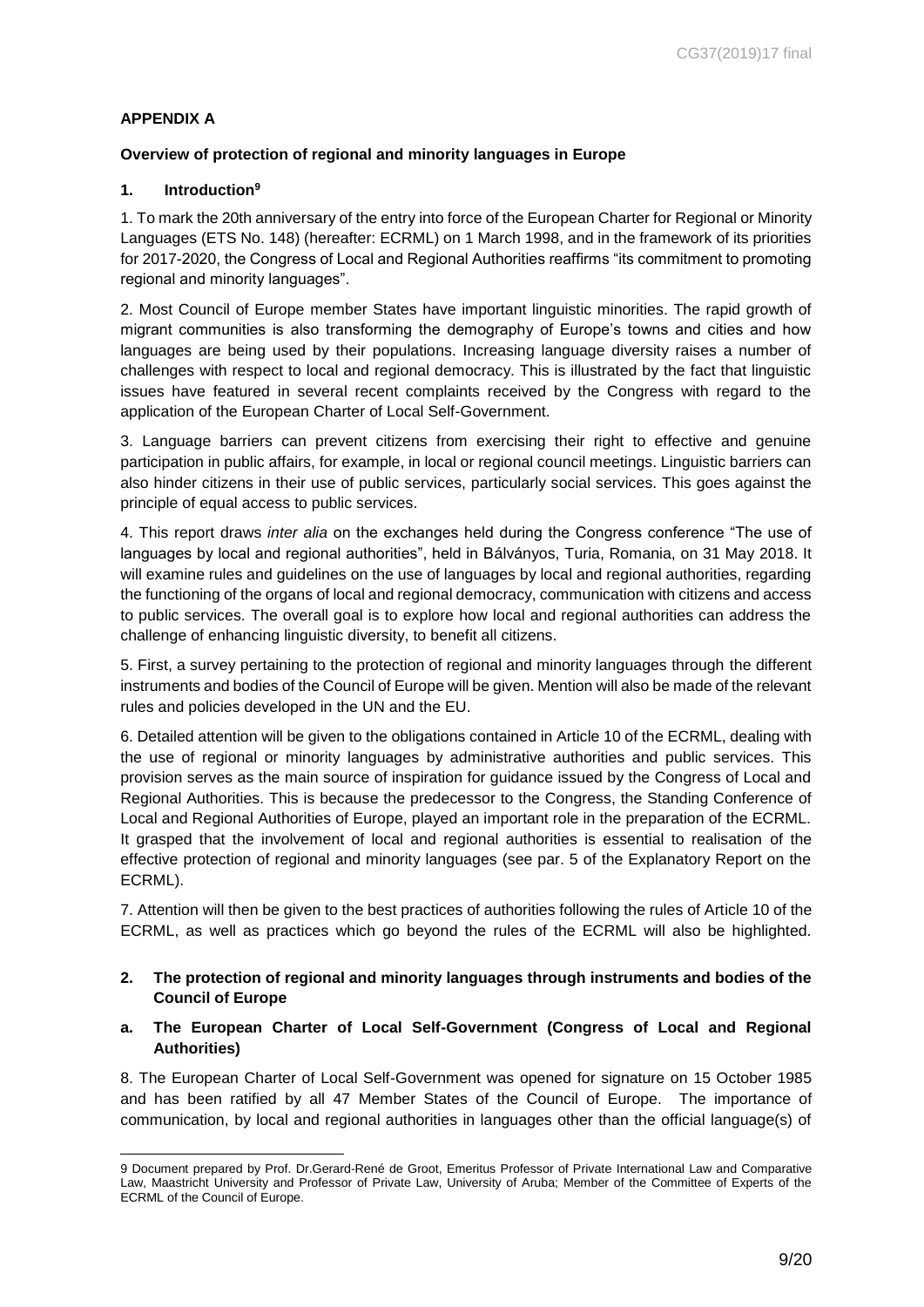the State, was already recognised by the Standing Conference at the end of the 1980s. The commitment of the Congress in this field is seen as a consequence of an underlying principle of the European Charter of Local Self-Government: ensuring the capacity of locally and regionally elected representatives to participate in the activities and decisions of the local administrative bodies (daily running of local bodies operations, meetings and decisions), and to carry out a meaningful representative function in communication with citizens, even in a context of linguistic diversity (see §5 of the Preamble and Article 7 of the Charter). This implies that authorities must be willing – as far as possible – to allow the use languages, other than the State's official language(s) in communication with citizens in order to ensure effective engagement.

9. During the Bálványos conference, attention was paid to allowing the use of other languages in order to enhance the effective participation of citizens in the political decision-making process. If citizens are able to understand the policies that affect them and become actively involved in the local/regional civic life, this promotes a pluralistic and open society. Furthermore, possible communication with local and regional administrations by linguistic minorities in their own language is also very facilitating when requesting for official documents, for example.

10. In order to guarantee equal and effective access to public services, it is key to provide information and advice in minority, regional and foreign languages which citizens understand (if necessary, through translation or interpretation for example). This is essential for access by all citizens to all public services. This is of particular importance for public healthcare, social services, unemployment benefits, public housing services and public education.

11. The Bálványos conference also considered the policy of authorities in respect of minority toponyms in the linguistic landscape. The politics of naming places and buildings (public road signs, street names, public signs on government buildings) can be of immense importance with regard to cultural identity of speakers of regional and minority languages. However, policies on the use of minority language place-names on official signage can be controversial and provoke strong reactions, which may cause fierce debates in local or regional councils.

# **b. The European Charter on Regional and Minority Languages**

12. The ECRML was opened for signature 5 November 1992. 25 Member States have ratified this Convention. <sup>10</sup> The objective of the ECRML is to protect and promote historical regional and minority languages in Europe.

13. The preamble of the ECRML mentions that the maintenance and development of regional and minority languages is desirable as a manifestation of cultural wealth. It underpins that the right to use a regional or minority language is inalienable. Furthermore, it stresses that the rules included in the Charter are based on the principles of democracy and cultural diversity. However, the preamble also stresses that the protection of regional and minority languages should not happen to the detriment of the official language(s) of the State and the need to learn them.

14. It is remarkable that the drafters of the Charter avoided human rights terminology. However, the Charter includes personal rights with an obvious collective dimension (of the group of speakers of the regional and minority language).

15. The overall goal of the ECRML is to protect and promote *historical* regional and minority languages in Europe. The Charter only applies to languages traditionally (which is interpreted as more than 100 years without interruption) used by the *nationals* of the State Parties (thus excluding languages used by more recent immigrants, even if these immigrants or their descendants acquired the nationality of the State of residence) (Article 1(a)(i) ECRML). Furthermore, language varieties of the official national language(s)/ dialects are also excluded (Article 1(a)(ii) ECRML).

16. It has to be admitted that the borderline between languages and dialects is not clear. Nor is there an easy answer to the question 'what constitutes a variant of the official national language?' The

<sup>-</sup>10 See Appendix B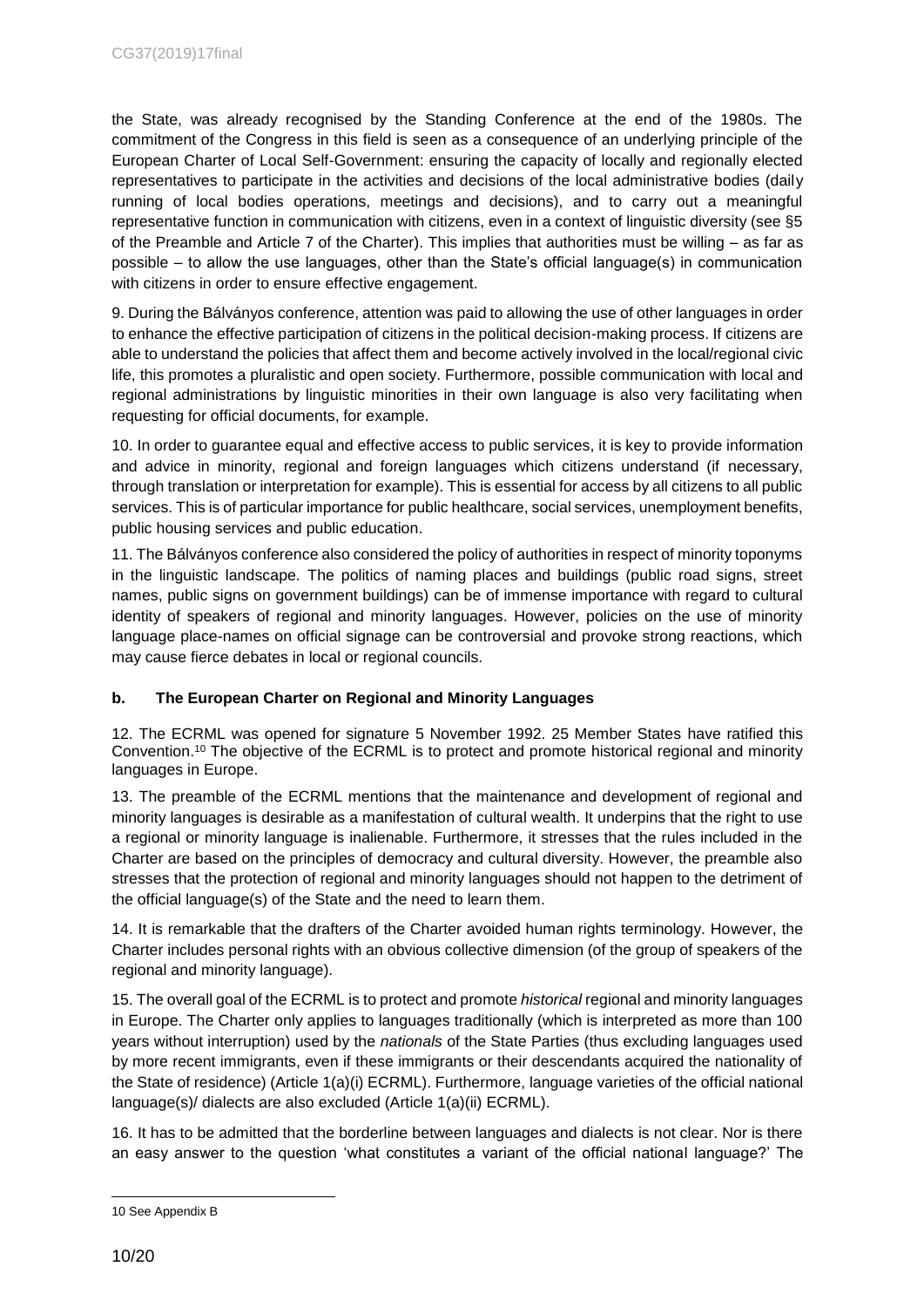answer to both questions can often be qualified as a political statement. However, if a State has granted protection to a language under the Charter, this answer is irreversible!

17. The ECRML provides the possibility of two levels of protection: a basic and an advanced protection. The basic protection has to be granted to all regional and minority languages traditionally present on the territory of the State (Article 2(1) ECRML). The basic protection given to these languages is enshrined in Part II of the Charter, which consist of Article 7. A State may decide to grant an advanced protection which is regulated in the Article 8-13 (Article 2(2) ECRML).

18. In most cases, Contracting States will mention the languages covered by the ECRML in the ratification instrument. As already mentioned, this decision of a State to protect a language as minority language, and therefore recognising this language as a language traditionally spoken on its territory is irreversible. After ratification, downgrading a protected language to a dialect is not allowed. It is also not possible to downgrade a language protected under Part III to the status of a Part II language.

19. Mentioning a certain language as protected regional or minority language is absolutely necessary and leading for a Part III protection. However, the protection under part II is available for all regional and minority languages, which exist on the territory of a Member State, even if not listed in the ratification instrument. Nevertheless, the irreversibility principle has as consequence that no discussion is possible anymore whether or not a language mentioned in the ratification instrument is a variation of official national language. If the authorities of a State Party would start a discussion on the language qualification of a certain expressly protected regional or minority language and e.g. argue that, this language is a dialect variety of the national language this would imply a violation of the obligations accepted by the State while ratifying the ECRML.

20. However, on the other hand, one can argue that a certain regional or minority language exists within the territory of a Member State, which was until now not recognised for protection under part II. This possibility is well illustrated by the discussion on the possible protection under the Charter of Arabic/Darija as regional minority language in Ceuta in Spain. However, in order to qualify as minority language, the traditional uninterrupted presence of the language involved has to be proven.

21. It is also pertinent to pay due attention to the territorial scope of ratification as indicated in the ratification instrument. The United Kingdom, for example, did not include the Channel Islands in their instrument of ratification, but they did include Northern Ireland and the Isle of Man. The Netherlands ratified in 1996 for the *Kingdom in Europe*, which did not include Aruba and the Netherlands Antilles in the West Indies. However, in 2010 the Netherlands Antilles were dissolved and "Bonaire, Saba and Sint Eustatius" legally received the status of being a part of the *Kingdom in Europe*. Consequently, the question can be raised and has to be answered whether this has consequences under international law for the scope of application of the Charter.

#### *Basic protection*

22. Part II (Article 7) makes it obligatory to grant a basic protection to all historical regional and minority languages present on the territory of the Contracting State. This basic protection includes:

- Recognition of regional or minority languages as an expression of cultural wealth. Mentioning a certain regional and minority language in the instrument of ratification of the ECRML confirms this, except if indications for the contrary.
- Respect for the geographical area of each regional or minority language. This implies that Member States have to be careful with modifications of territorial districts. New administrative divisions should not create obstacles to the promotion of a regional or minority language.
- Resolute action to promote the regional and minority languages.
- Facilitation and/or encouragement of the use of such languages, in speech and writing, in public and private life.
- Maintenance of ties with other groups speaking same or similar regional and minority languages.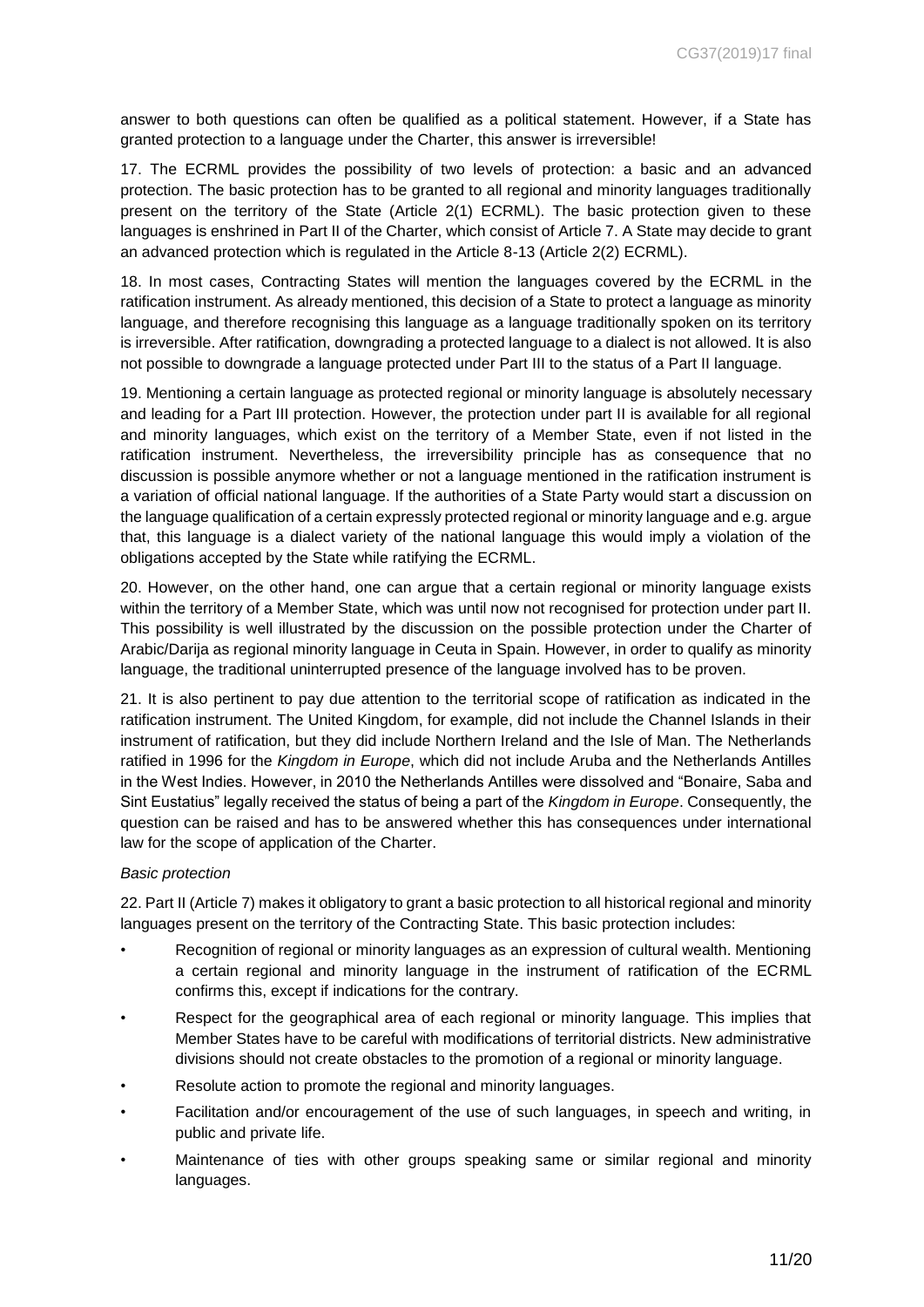- The provision of appropriate forms and means for the teaching and study of such languages at all appropriate stages (preschool, primary school, secondary school, vocational training, university).
- Learning facilities for adult non-speakers living in the area where a certain regional or minority language is spoken.
- Study and research at universities or equivalents institutions.
- The promotion of relevant transnational exchanges with speakers of the same or similar languages abroad.
- Eliminate all forms of unjustified distinction, exclusion, restriction or preference relating to the use of a regional or minority language and intended to discourage or endanger its maintenance or development.
- The promotion by the State of mutual understanding between all the country's linguistic groups.
- Take into consideration needs and wishes by speakers, such as by establishing bodies (including speakers) for advising authorities.

23. These obligations (called *undertakings*) of part II focus primarily on *regional* minority languages but have to be applied as far as possible *mutatis mutandis* on *non-territorial* minority languages (Article 7(5) ECRML). For many Contracting States, Yiddish or/and Roma/Sinti languages are recognised as such non-territorial minority languages.

# *Enhanced protection*

24. The enhanced protection of a regional or minority language is covered by part III of the Charter. This level of protection requires an expressed declaration of the Contracting State involved, requiring a detailed indication which kind of protections will be granted to the language involved. The State will have to make a choice from a kind of menu card consisting of the Articles 8 – 14 ECRML.

25. If a State decides to give an enhanced protection to a certain regional or minority language, this language should at least be given the protection covered by 35 *undertakings* (Article 2(2) ECRML). At least three have to be chosen of each of Article 8 and 12, and one from each of the Articles 9, 10, 11 and 13.

26. The main field of protection of the menu card of Part III are Article 8 Education, Article 9 Judicial authorities, Article 10 Administrative authorities and public services, Article 11 Media, Article 12 Cultural activities and facilities, Article 13 Economic and social life and finally Article 14 Transfrontier exchanges.

27. As already mentioned, States must select at least thirty-five of the undertakings in respect of each Part III language next to the basic protection of Part II (Article 7). If a State decides to protect several regional and minority languages on the level of Part III, the chosen undertakings may differ from language to language, ideally in conformity with the wishes of the speakers.

28. Many provisions in part III contain several options, of varying degrees of stringency (a gliding scale), one of which has to be chosen "according to the situation of each language". If a State took a strong and a lighter obligation in the same category, the Council of Europe will only assess the stronger obligation, which covers also the lighter one.

29. For the linguistic communication of local and regional authorities with citizens and within these bodies, Article 10 dealing with the use of languages by and within administrative authorities and public services is of paramount importance. The obligations enshrined in that provision will be discussed below in Section 4.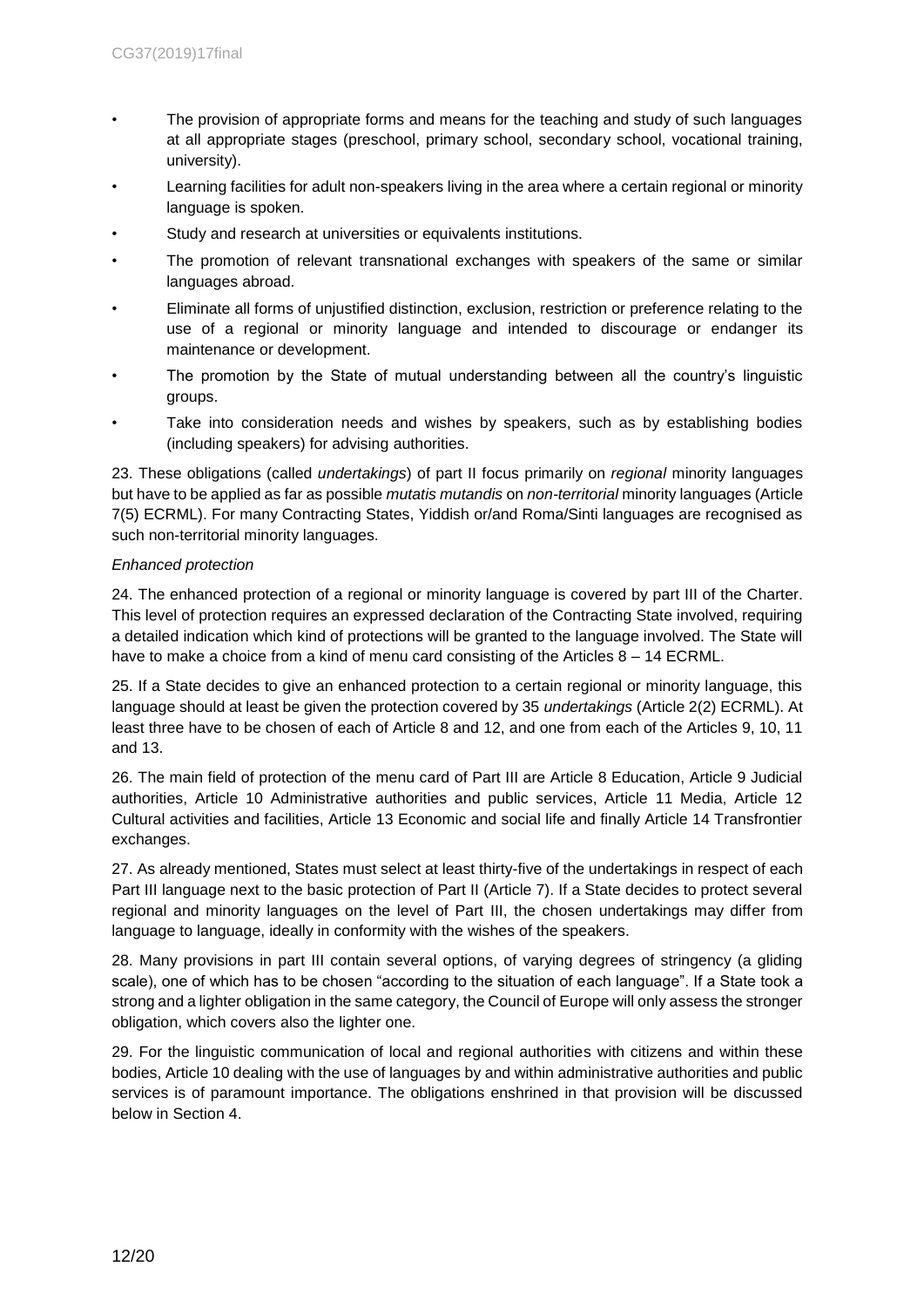#### *The monitoring system*

30. The application of the Charter is monitored by a Committee of Experts (hereinafter: COMEX) of the ECRML of the Council of Europe (Article 17 ECRML). This Committee consists of 25 members (one for each Contracting State).

31. The monitoring procedure is regulated by Article 15 ECRML. Member States have to submit socalled periodical reports. The first report has to be submitted within one year after accession. After the periodical report is received by the Council of Europe, the COMEX organises an on the spot visit (hereafter 'OSV') by a delegation of COMEX (three Members plus a member of the secretariat). One of the Members of this delegation is the COMEX Member coming from the Member State involved.

32. During the OSV the delegation meets with regional and national authorities, but also with organisations representing the speakers of the protected regional and minority languages. Furthermore, Article 16 ECRML provides that "Bodies or associations legally established in a [State] Party" may ask attention for problems, also on the general policy of the State regarding regional and minority languages. The delegation therefore frequently receives several "shadow reports" on the situation of the protection of certain regional or minority languages.

33. After the OSV the delegation will meet in Strasbourg to prepare an assessment report on the implementation of the Charter in the Member State involved. This report of the COMEX delegation is discussed in a plenary session. After the plenary COMEX adopted the report, the Member State involved has the possibility to react on the assessment and the draft recommendations.

34. This reaction is submitted to the Committee of Ministers of the Council of Europe together with the COMEX report and draft recommendations. After discussion in the Committee of Ministers (all 47 MS participate, not only the 25 Contracting States) a final version is adopted and published on the website of the Council of Europe.

35. The COMEX consists of 25 Members (one for each Contracting State) who are independent (Article 17 ECRML). With other words, a Member of the COMEX comes from a Member State but does not represent this State and does not get instructions by this State. In case of a vacancy the Contracting State involved submits a list of potential candidates to the Council of Europe. In principle this list should contain the names and CV´s of three candidates. The choice/ appointment happens by the Committee of Ministers of the Council of Europe. The appointment is for a term of six years with the possibility of one renewal, if the candidate is again proposed by her/his Member State.

36. Until now the periodical reports had to be submitted every three years. However, this reporting cycle is rather short, if one takes into account that it takes often about a year after the submission of a periodic report by a State Party, for the COMEX to formulate recommendations for this State. The reporting cycle of the Framework Convention on the Protection of National Minorities is longer (five years). Furthermore, there is a certain overlap between the two reporting systems, because the Framework Convention also pays attention to the language spoken by protected minorities.

37. In the light of these two facts, the Committee of Ministers of the Council of Europe decided on 28 November 2018 (CM/Del/Dec(2018)1330/10.4e)<sup>11</sup> to modify the monitoring mechanism and to align the reporting cycle of the ECRML with that of the Framework Convention. The new rules will operate from 1 July 2019. In future States will present every five years periodical reports on the implementation of the ECRML and two and a half years thereafter information on the implementation of a limited number of recommendations, if any, namely only those that have been identified by the Committee of Experts in its evaluation report as being for immediate action.

38. Until 2017, the COMEX prepared rather long assessment reports, with many repetitions of text already included in earlier reports. Sometimes it was difficult to find the remarks relevant for a particular regional or minority language. Since 2017, more concise reports are developed including tables for each regional or minority language with an evaluation of the relevant undertakings.

-

<sup>11</sup> https://search.coe.int/cm/Pages/result\_details.aspx?ObjectId=09000016808f22ea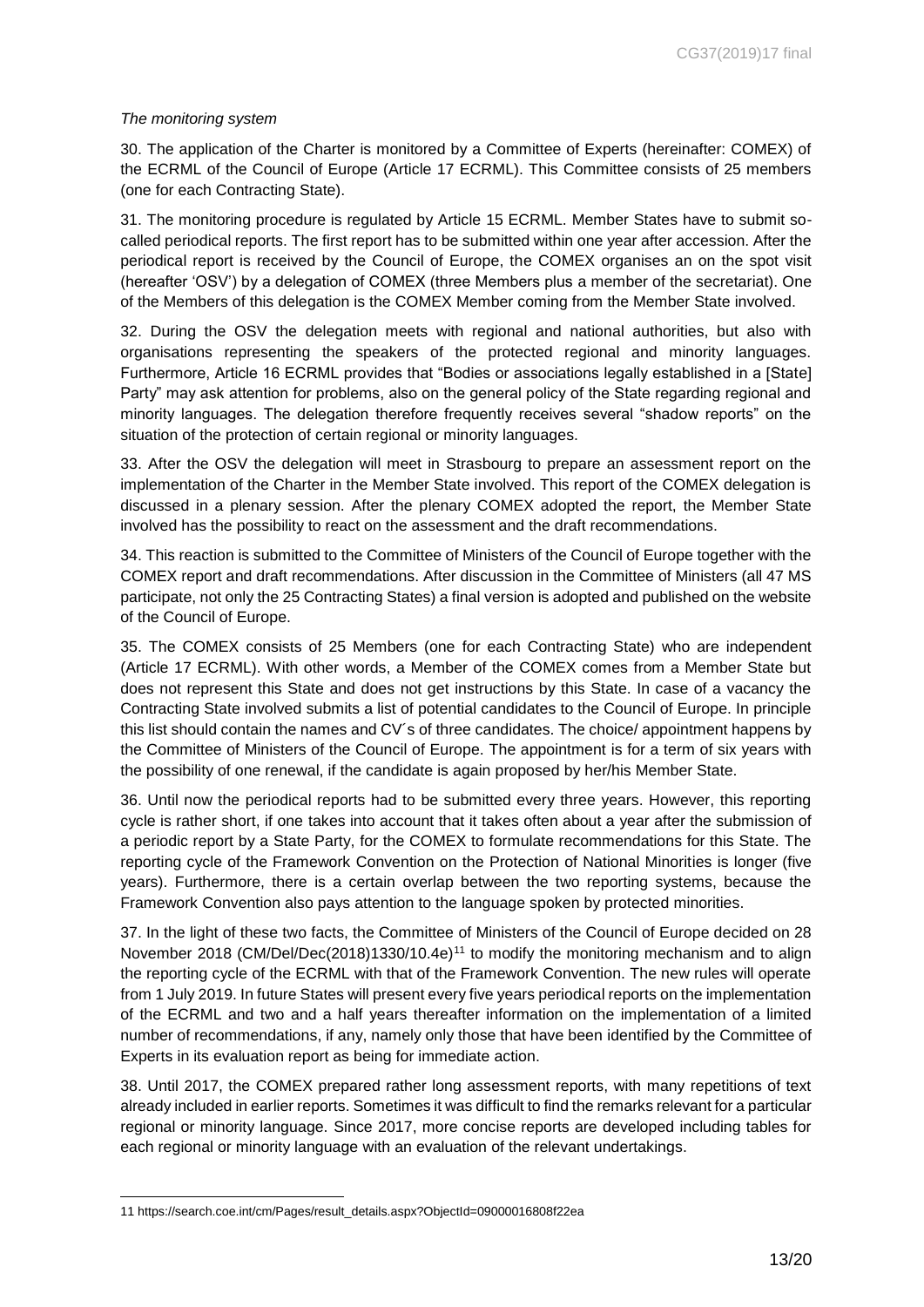39. For part III languages, an evaluation is provided of all 35+ undertakings chosen by the State from the menu card for a given regional or minority language. It is obvious that the choices made by the State in the ratification instrument are leading for the assessment by the COMEX. Furthermore, it is also assessed whether the general obligations of part II (Article 7) are met. For part II languages, an evaluation of the obligations under Article 7 is given.

40. In the tables it is indicated for each undertaking, whether the obligations is fulfilled/ partly fulfilled/ formally fulfilled/ not fulfilled/ respectively no conclusion can be made (e.g. if no or insufficient information is provided). The qualification "formally fulfilled" implies that policies and legislation are in conformity with the ECRML, but that there is no implementation in practice reported.

41. Furthermore, a symbol indicates whether the evaluation of the situation of an undertaking in respect of the language is improved/ unchanged or deteriorated since the previous monitoring round (↗ improvement ↙ deterioration **=** no change).

# **c. The Framework Convention for the protection of National Minorities**

42. The FCNM (CETS No.157) was opened for signature on 1 February 1995 and operative since 1998. 39 Member States have ratified this Convention.<sup>12</sup> The FCNM pays also attention to the use of languages by national minorities. The right of minorities to preserve their language as part of their identity is guaranteed in Article 5(1) FCNM. Different dimensions of the use of languages by minorities are regulated in the Article 9-13 FCNM. For the use of minority languages in relation to local and regional authorities Article 10(2) and 11 deserve closer attention.

43. An Advisory Committee assists the Council of Ministers in monitoring the correct implementation of the FCNM (see Article 26 FCNM). The Advisory Committee consist of a minimum of 12 and a maximum of 18 members.<sup>13</sup> Next to the assessment of the periodical reports of Member States on the implementation of the Convention, the Advisory Committee also publishes a number of Thematic Commentaries. For the use of minority languages Thematic Commentary No. 3 on the "Language rights of persons belonging to national minorities under the Framework Convention" is of particular importance (ACFC/44DOC(2012)001 rev).

44. It has to be noted that the number of languages protected under the FCNM is much lower than under the ECRML. For example, for the Netherlands only Frisian is listed as a national minority language under the FCNM, whereas under the ECRML the Netherlands has promised to protect – in addition to Frisian (under part III) - Low Saxon, Limburgish, Yiddish, and Roma/ Sinti (under part II).

45. Article 10 (2) FCNM stipulates: "In areas inhabited by persons belonging to national minorities traditionally or in substantial numbers, if those persons so request and where such a request corresponds to a real need, the Parties shall endeavour to ensure, as far as possible, the conditions which would make it possible to use the minority language in relations between those people and the administrative authorities."

46. According to the Explanatory Report to the FCNM (par. 65) the real need has to be assessed on the basis of an objective criteria. This wording indicates, that as far as possible, various factors, in particular the availability of financial resources may be taken into account. Regarding the determination of substantial numbers, States enjoy a margin of appreciation, but must provide clear criteria. The possibility of using minority languages in interaction with the administration may not be left solely at the discretion of the authorities. In Thematic commentary No 3 of 5 July 2012 (ACFC/44DOC(2012)001 rev, the Advisory Committee underlines: "It is therefore important to set up clear and transparent procedures on how and when to institute the use of minority languages, including in written form, to ensure that the right is enjoyed in an equal manner." (Thematic commentary No 3, par. 55) "Numerical thresholds must not constitute an undue obstacle" and where they exist, "they must not be applied rigidly, and flexibility and caution should be exercised". (Thematic commentary No 3, paragraph 57)

<sup>-</sup>12 See Appendix C

<sup>13</sup> Resolution (97) 10 adopted by the Committee of Ministers on 17 September 1997.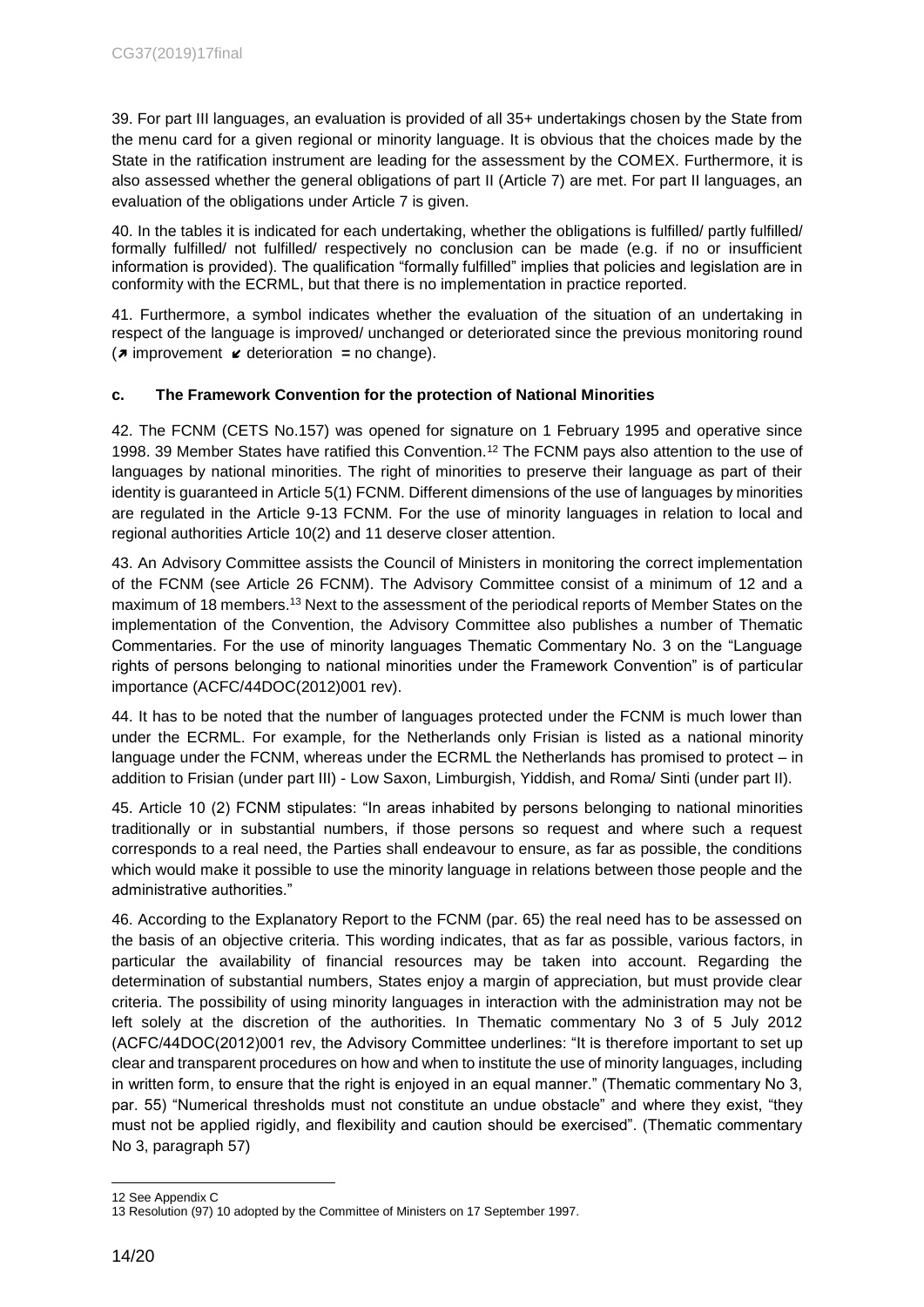47. The FCNM also pays attention to the presence of minority languages in the linguistic landscape. Article 11 (2) and (3) mention: "2. The Parties undertake to recognise that every person belonging to a national minority has the right to display, in his or her minority language, signs, inscriptions and other information of a private nature visible to the public.

48. In areas traditionally inhabited by substantial numbers of people belonging to a national minority, the Parties shall endeavour, in the framework of their legal system, including, where appropriate, agreements with other States, and taking into account their specific conditions, to display traditional local names, street names and other topographical indications intended for the public also in the minority language when there is a sufficient demand for such indications."

49. Moreover attention is given to the names of persons in Article 11 (1): "The Parties undertake to recognise that every person belonging to a national minority has the right to use his or her surname (patronym) and first names in the minority language and the right to official recognition of them, according to modalities provided for in their legal system."

### **d**. **Venice Commission**

50. The Venice Commission of the Council of Europe also recognises the importance of respecting minority languages. The Commission underpins in particular the importance of education in the mother tongue "it is the keystone of safeguarding and promoting minority languages of a minority group".<sup>14</sup>

# **3. The protection of regional and minority languages through instruments and bodies of other international bodies**

### **a. United Nations**

51. Article 2 of the Universal Declaration of Human Rights states already that discrimination of persons based on their language is forbidden: "Everyone is entitled to all the rights and freedoms set forth in this Declaration, without distinction of any kind, such as […] language […]."

52. Article 27 of the International Covenant on Civil and Political Rights (ICCPR) stipulates: "in those States in which ethnic, religious or linguistic minorities exist, persons belonging to such minorities shall not be denied the right, in community with the other members of their group, to enjoy their own culture, to profess and practice their own religion, or to use their own language"

53. Article 29 (1) of the Convention on the Rights of the Child (CRC 1989) includes the obligation to promote "the development of respect for […] his or her own cultural identity, language and values" Moreover, Article 30 of the CRC mentions the right of minorities to use their languages.

54. The UNESCO Universal Declaration on Cultural Diversity of 2 November 2001 includes inter alia the desirability of "safeguarding the linguistic heritage of humanity and giving support to expression, creation and dissemination in the greatest possible number of languages."

55. The United Nations General Assembly Declaration on the rights of Persons Belonging to National or Ethnic, Religious and Linguistic Minorities of 18 December 1992.

56. Mention has to be made of an ad hoc Expert Group Meeting on Endangered Languages convened by the UNESCO. 2019 is the UN Year of Indigenous Languages, that aims to raise awareness of the consequences of the endangerment of indigenous languages across the world, with an aim to establish a link between language, development, peace and reconciliation. The main focus of the events organised under this heading is the encouragement of urgent action to preserve, revitalize and promote endangered languages.

<sup>-</sup>14 Compilation of Venice Commission Opinions and Reports Concerning the Protection of National Minorities (CDL(2011)018, p. 16-20.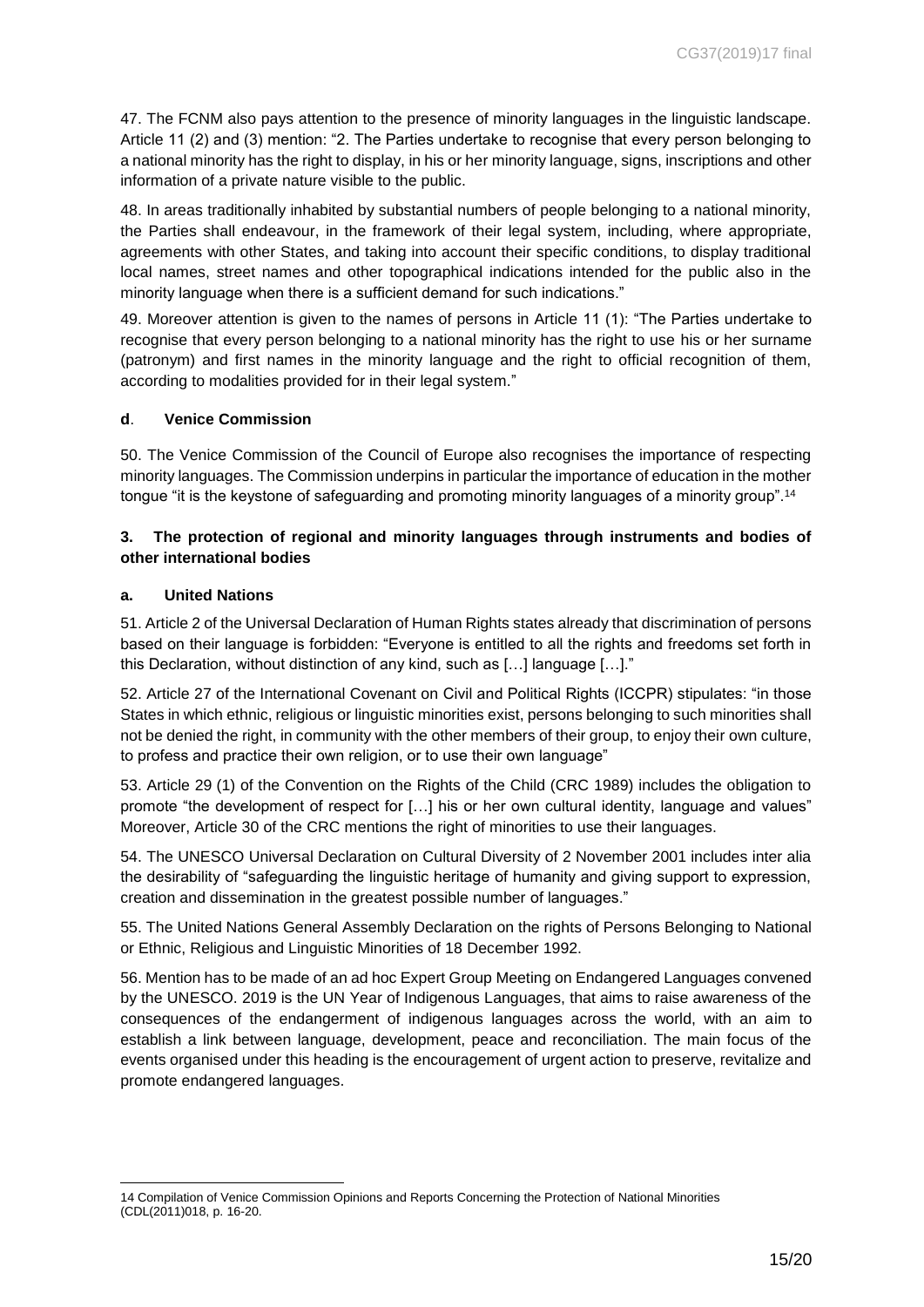# **b. Organization for Security and Co-operation in Europe (OSCE)**

57. Within the OSCE, the High Commissioner on National Minorities also pays attention to language issues. See e.g. the "Report on the Linguistic Rights of Persons Belonging to National Minorities in the OSCE Area" from 1999, available on [http://www.osce.org/hcnm/42060.](http://www.osce.org/hcnm/42060)

# **c. European Union**

58. Article 2 of the Treaty on the Functioning of the European Union (TFE) stipulates that the EU "shall respect its rich cultural and linguistic diversity". This respect of linguistic diversity is evidently a form of respect for languages as cultural expressions (see also Article 22 of the Charter). The focus of the EU activities regarding languages is on promoting multilingualism. Ideally, everyone should learn two languages next to mother tongue (COM (2008)0566). The EU supports two research centres on languages: the European Centre for Modern Languages (EMCL) and the European Research Centre on Multilingualism and Language Learning (Mercator).

59. The European Parliament also has an interest in language policies, including the languages spoken by minorities. See the report "A comprehensive protection system for minorities" commissioned by the European Parliament's Policy Department for Citizen's Rights and Constitutional Affairs at request of the LIBE Committee", prepared by Sergio Carrera/ Elspeth Guild/ Lina Vosyliute and Petra Bard (with an appendix on protection of regional and minority languages by Bastiaan David van der Velden).

60. In collaboration with the European Committee of the Regions, the Conference of European Regional Legislative Assemblies (CALRE) has also worked on the issue of regional and minority languages. A working group on cultural and linguistic diversity met in May 2018 in Valencia and presented its conclusions in September 2018. CALRE asks to the EU inter alia to establish a European Languages Commissioner and Observatory for Language Rights.

61. Of importance is also the Minority SafePack European Citizen's Initiative which called for the protection and promotion of cultural and linguistic diversity in the European Union. The initiative was opened for signature by citizens between April 2017 and April 2018 and collected more than one million valid signatures. However, a follow up activity is lacking until now.

62. Finally, the ratification of ECRML and of the Framework Convention belong to the Copenhagen Criteria for accession to the European Union.<sup>15</sup> However, it is striking that several Member States have not ratified the Charter.

# **4. Protection by Article 10 of the ECRML, as the main source of inspiration for the Congress of Local and Regional Authorities**

63. Article 10 ECRML is the core article on the use of regional and minority languages in communication with(in) local and regional authorities. The article makes a distinction between three different levels of authorities: the State authorities within a territory where a regional and minority language is spoken, the regional authorities and the local authorities. Furthermore, the article contains possible obligations for communications with(in) public services.

64. Article 10 (1) ECRML starts with listing potential obligations for State administrative authorities on the use of regional and minority languages "within the administrative districts of the State *in which the number of residents who are users of regional or minority languages justifies the measures* specified below and according to the situation of each language, [..] as far as this is reasonably possible". With other words, this provision addresses the activities of the central authorities of the State working in districts where regional or minority languages are spoken.

<sup>-</sup>15 [http://www.europarl.europa.eu/enlargement/ec/pdf/cop\\_en.pdf](http://www.europarl.europa.eu/enlargement/ec/pdf/cop_en.pdf)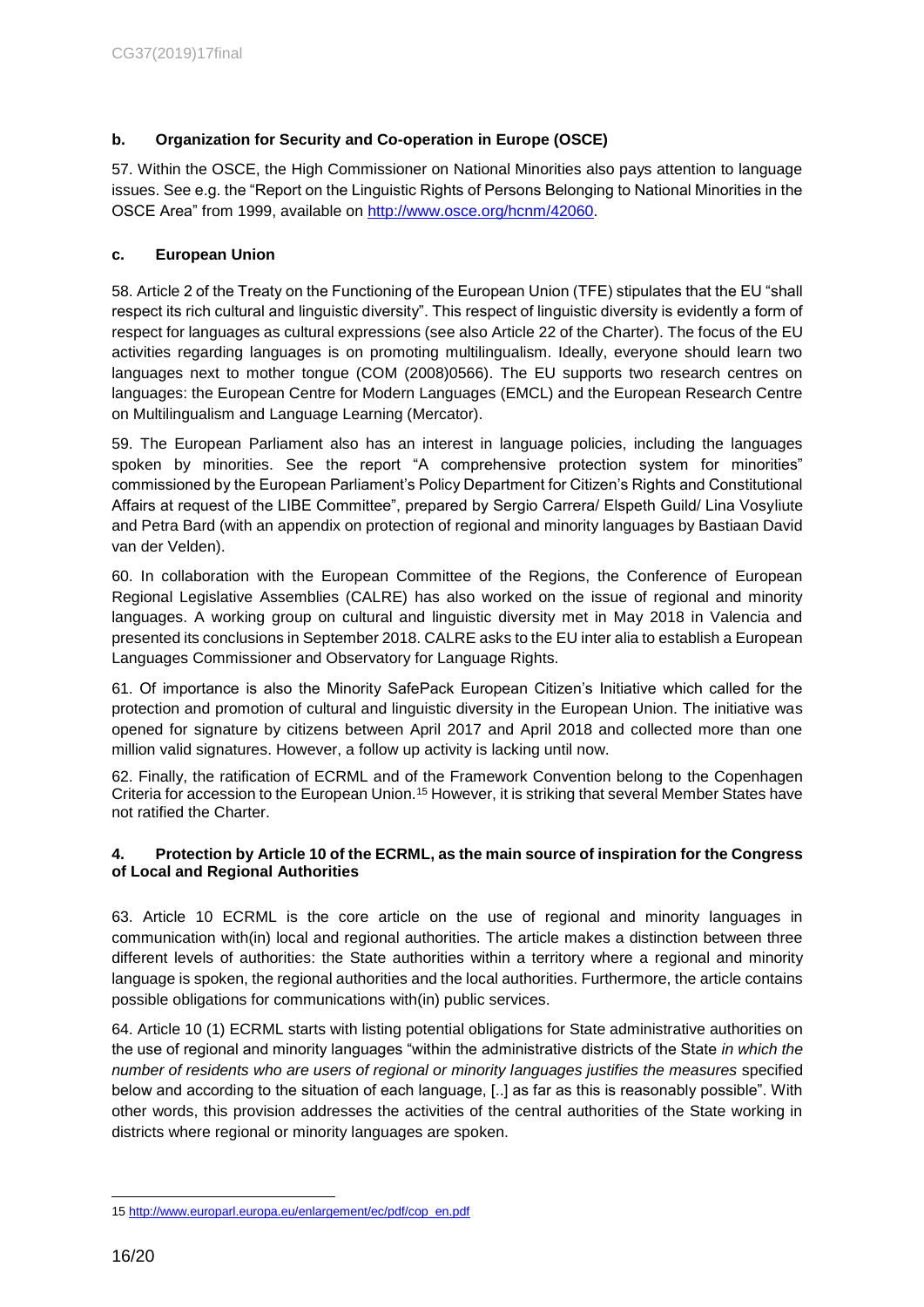65. A difficult question is of course when the number of regional or minority languages speakers justifies facilitations. Some States use a numerical threshold. The general policy of the COMEX is that these thresholds should not be too high and if a threshold exists, a flexible application is necessary. The facilitation should not depend on a majority decision of a regional or local government.

66. The communication with administrative authorities of the State can according to Article 10 (1) (a) be facilitated by making a choice between the five following levels of protection:

to ensure that the administrative authorities use the regional or minority languages;

ii to ensure that such of their officers as are in contact with the public use the regional or minority languages in their relations with persons applying to them in these languages;

iii to ensure that users of regional or minority languages may submit oral or written applications and receive a reply in these languages;

iv to ensure that users of regional or minority languages may submit oral or written applications in these languages;

v to ensure that users of regional or minority languages may validly submit a document in these languages."

67. A State can furthermore promise to make available widely used administrative texts and forms for the population in the regional or minority languages or in bilingual versions (Article 10 (1) (b)), respectively to allow the administrative authorities to draft documents in a regional or minority language (Article 10 (1) (c)).

68. Article 10 (2) deals with the communication with and within the local and regional authorities. The provision starts again with the phrase: "In respect of the local and regional authorities on whose territory the number of residents who are users of regional or minority languages is such as to justify the measures specified below, the Parties undertake to allow and/or encourage …". Some of the undertakings mirror the possible obligations in relation with the State authorities, but other go beyond and focus on the use of the regional or minority languages in regional and local assemblies:

"*a* the use of regional or minority languages within the framework of the regional or local authority;

*b* the possibility for users of regional or minority languages to submit oral or written applications in these languages;

*c* the publication by regional authorities of their official documents also in the relevant regional or minority languages;

*d* the publication by local authorities of their official documents also in the relevant regional or minority languages;

*e* the use by regional authorities of regional or minority languages in debates in their assemblies, without excluding, however, the use of the official language(s) of the State;

*f* the use by local authorities of regional or minority languages in debates in their assemblies, without excluding, however, the use of the official language(s) of the State;"

69. An interesting possible obligation is to allow "the use or adoption, if necessary in conjunction with the name in the official language(s), of traditional and correct forms of place-names in regional or minority languages." (Article 10(2)(g)).

70. Article 10 (3) deals with the communication with regard to public services, which includes public services by the administrative authorities or by other persons acting on their behalf. A State can promise "within the territory in which regional or minority languages are used, in accordance with the situation of each language and as far as this is reasonably possible":

*"a* to ensure that the regional or minority languages are used in the provision of the service;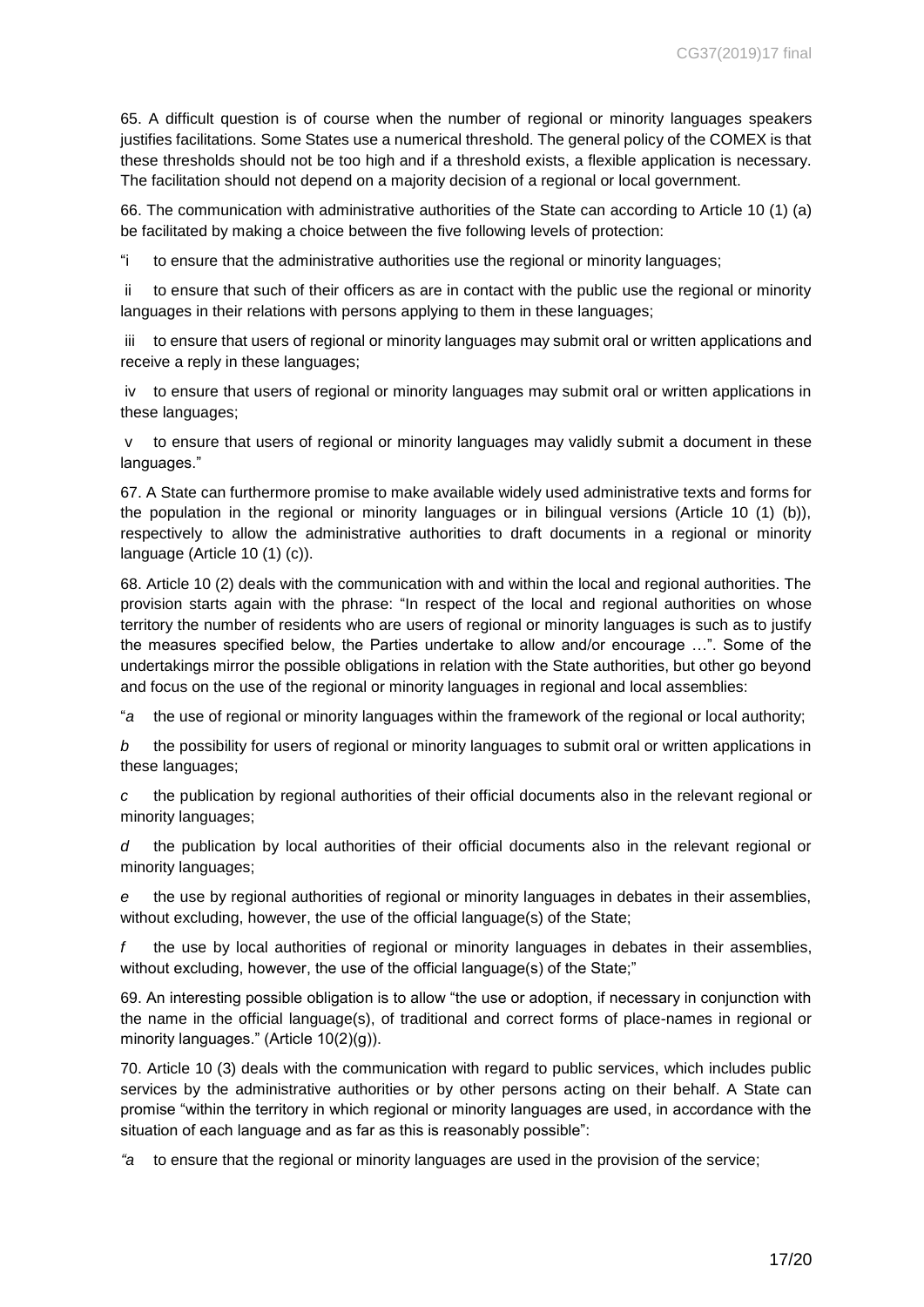*b* to allow users of regional or minority languages to submit a request and receive a reply in these languages;

*c* to allow users of regional or minority languages to submit a request in these languages."

71. In order to smoothen the implementation of obligations accepted under the afore- mentioned paragraphs, Article 10 (4) provides: "With a view to putting into effect those provisions of paragraphs 1, 2 and 3 accepted by them, the Parties undertake to take one or more of the following measures:

*a* translation or interpretation as required;

*b* recruitment and, where necessary, training of the officials and other public service employees required;

*c* compliance as far as possible with requests from public service employees having a knowledge of a regional or minority language to be appointed in the territory in which that language is used."

72. Article 10 (5) finally contains an obligation which is in most States outside of the competence of local and regional authorities: "The Parties undertake to allow the use or adoption of family names in the regional or minority languages, at the request of those concerned."

73. Two phrases need further explanation "as far as possible" and "when the number [….]". The first expression particularly concerns financial consequences. In respect of the relevant number of speakers, the COMEX reports on the situation of minority languages stress repeatedly that thresholds should be considerably lowered and applied in a flexible way.

### **5. Best practices of authorities following the rules of Article 10 of the ECRML and beyond**

74. In some cantons in Switzerland, communication with several foreign language speaking citizens on health issues happens also in languages, which are not protected in Switzerland under the ECRML. This is a good example how to act if one wants a message from authorities to reach the relevant community.<sup>16</sup>

75. Another example of good practice is the practice in Ireland to send information on local elections in many languages to the population with voting rights. This is an excellent practice in light of the fact that, in local elections, many foreigners also have the right to vote. It would in that light be strange, if the information on electoral processes would only be communicated in the official language(s) of the State. It should also be allowed that parties approach voters with electoral campaign materials in regional and minority languages, but also in foreign languages spoken by migrants with voting rights.

76. It is also interesting to observe that, in several States, authorities, including at the local and regional level, develop tourist information and even newsletters or newspapers in foreign languages in order to assist and attract foreign tourists (e.g. in Russian in Turkey<sup>17</sup> or in Chinese in Finland<sup>18</sup>). This flexible approach of authorities has to be welcomed. However, it also should be stressed that, if services to foreign tourist are offered in foreign languages, also services in regional or minority languages should be offered to residents using these languages, if their number is sufficient.

<sup>-</sup>16 A presentation on this practice was given during the Bálványos conference.

<sup>17</sup> See the Report prepared by the Congress of Local and Regional Authorities on Local Democracy in Turkey,

CG/BUR(14)29REV2 (September 2007).

<sup>18</sup> Observation of a Congress mission to Finland in December 2018.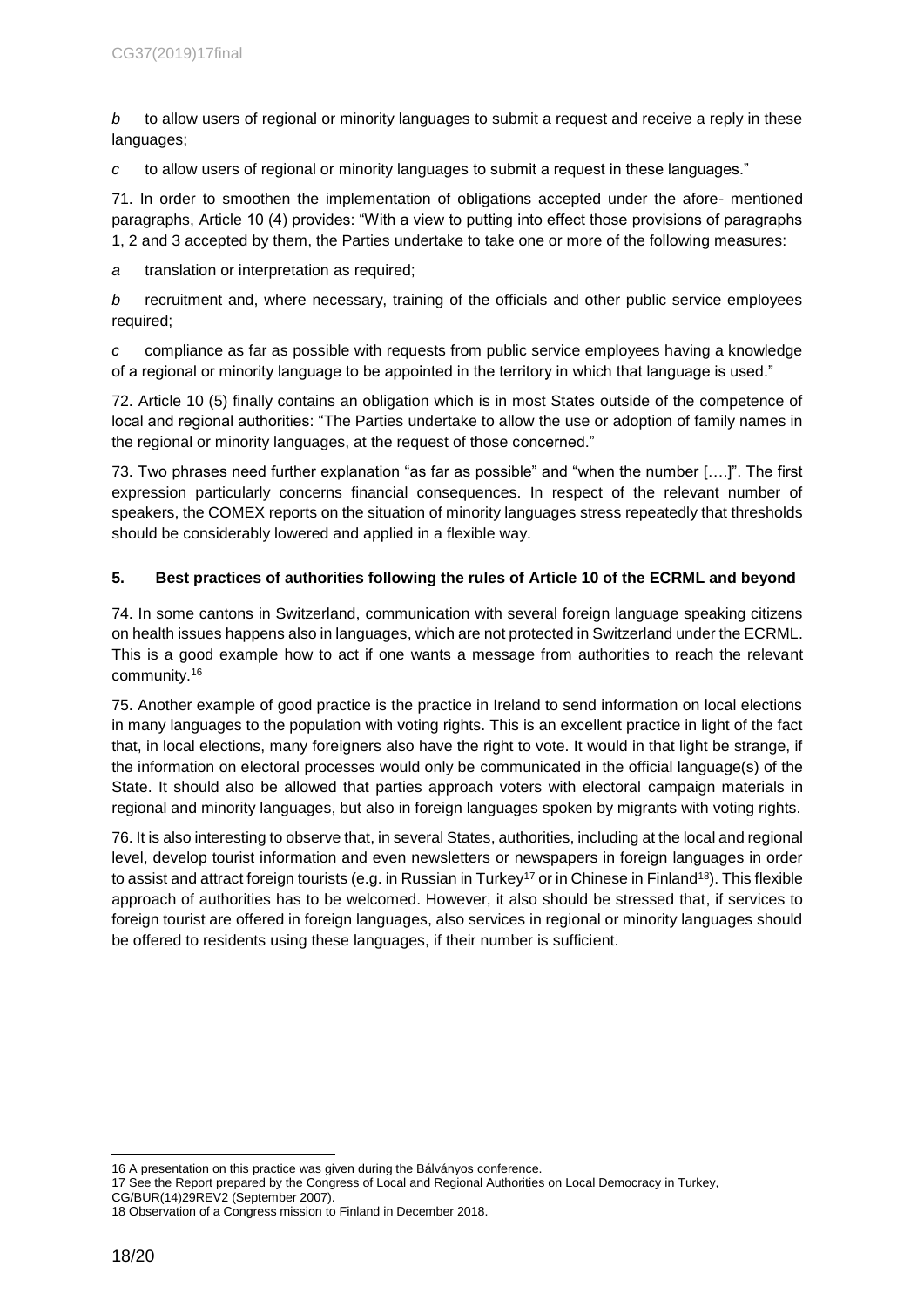# **APPENDIX B - Ratifications of the European Charter for Regional or Minority Languages, (ETS No. 148), as of 23 May 2019**

|                            | <b>Signature</b> | <b>Ratification</b> | <b>Entry into Force</b> |
|----------------------------|------------------|---------------------|-------------------------|
| Albania                    |                  |                     |                         |
| Andorra                    |                  |                     |                         |
| Armenia                    | 11/05/2001       | 25/01/2002          | 01/05/2002              |
| Austria                    | 05/11/1992       | 28/06/2001          | 01/10/2001              |
| Azerbaijan                 | 21/12/2001       |                     |                         |
| Belgium                    |                  |                     |                         |
| Bosnia and                 | 07/09/2005       | 21/09/2010          | 01/01/2011              |
| Herzegovina                |                  |                     |                         |
| <b>Bulgaria</b>            |                  |                     |                         |
| Croatia                    | 05/11/1997       | 05/11/1997          | 01/03/1998              |
| <b>Cyprus</b>              | 12/11/1992       | 26/08/2002          | 01/12/2002              |
| <b>Czech Republic</b>      | 09/11/2000       | 15/11/2006          | 01/03/2007              |
| Denmark                    | 05/11/1992       | 08/09/2000          | 01/01/2001              |
| Estonia                    |                  |                     |                         |
| Finland                    | 05/11/1992       | 09/11/1994          | 01/03/1998              |
| <b>France</b>              | 07/05/1999       |                     |                         |
| Georgia                    |                  |                     |                         |
| Germany                    | 05/11/1992       | 16/09/1998          | 01/01/1999              |
| Greece                     |                  |                     |                         |
| Hungary                    | 05/11/1992       | 26/04/1995          | 01/03/1998              |
| Iceland                    | 07/05/1999       |                     |                         |
| Ireland                    |                  |                     |                         |
| Italy                      | 27/06/2000       |                     |                         |
| Latvia                     |                  |                     |                         |
| Liechtenstein              | 05/11/1992       | 18/11/1997          | 01/03/1998              |
| Lithuania                  |                  |                     |                         |
| Luxembourg                 | 05/11/1992       | 22/06/2005          | 01/10/2005              |
| Malta                      | 05/11/1992       |                     |                         |
| Monaco                     |                  |                     |                         |
| Montenegro                 | 22/03/2005       | 15/02/2006          | 06/06/2006              |
| Netherlands                | 05/11/1992       | 02/05/1996          | 01/03/1998              |
| North Macedonia            | 25/07/1996       |                     |                         |
| Norway                     | 05/11/1992       | 10/11/1993          | 01/03/1998              |
| Poland                     | 12/05/2003       | 12/02/2009          | 01/06/2009              |
| Portugal                   |                  |                     |                         |
| <b>Republic of Moldova</b> | 11/07/2002       |                     |                         |
| Romania                    | 17/07/1995       | 29/01/2008          | 01/05/2008              |
| <b>Russian Federation</b>  | 10/05/2001       |                     |                         |
| San Marino                 |                  |                     |                         |
| <b>Serbia</b>              | 22/03/2005       | 15/02/2006          | 01/06/2006              |
| Slovak Republic            | 20/02/2001       | 05/09/2001          | 01/01/2002              |
| Slovenia                   | 03/07/1997       | 04/10/2000          | 01/01/2001              |
| Spain                      | 05/11/1992       | 09/04/2001          | 01/08/2001              |
| Sweden                     | 09/02/2000       | 09/02/2000          | 01/06/2000              |
| Switzerland                | 08/10/1993       | 23/12/1997          | 01/04/1998              |
| <b>Turkey</b>              |                  |                     |                         |
| <b>Ukraine</b>             | 02/05/1996       | 19/09/2005          | 01/01/2006              |
| <b>United Kingdom</b>      | 02/03/2000       | 27/03/2001          | 01/07/2001              |

**APPENDIX C - Ratifications of the Framework Convention for the Protection of National Minorities (ETS No.157), as of 23 May 2019**